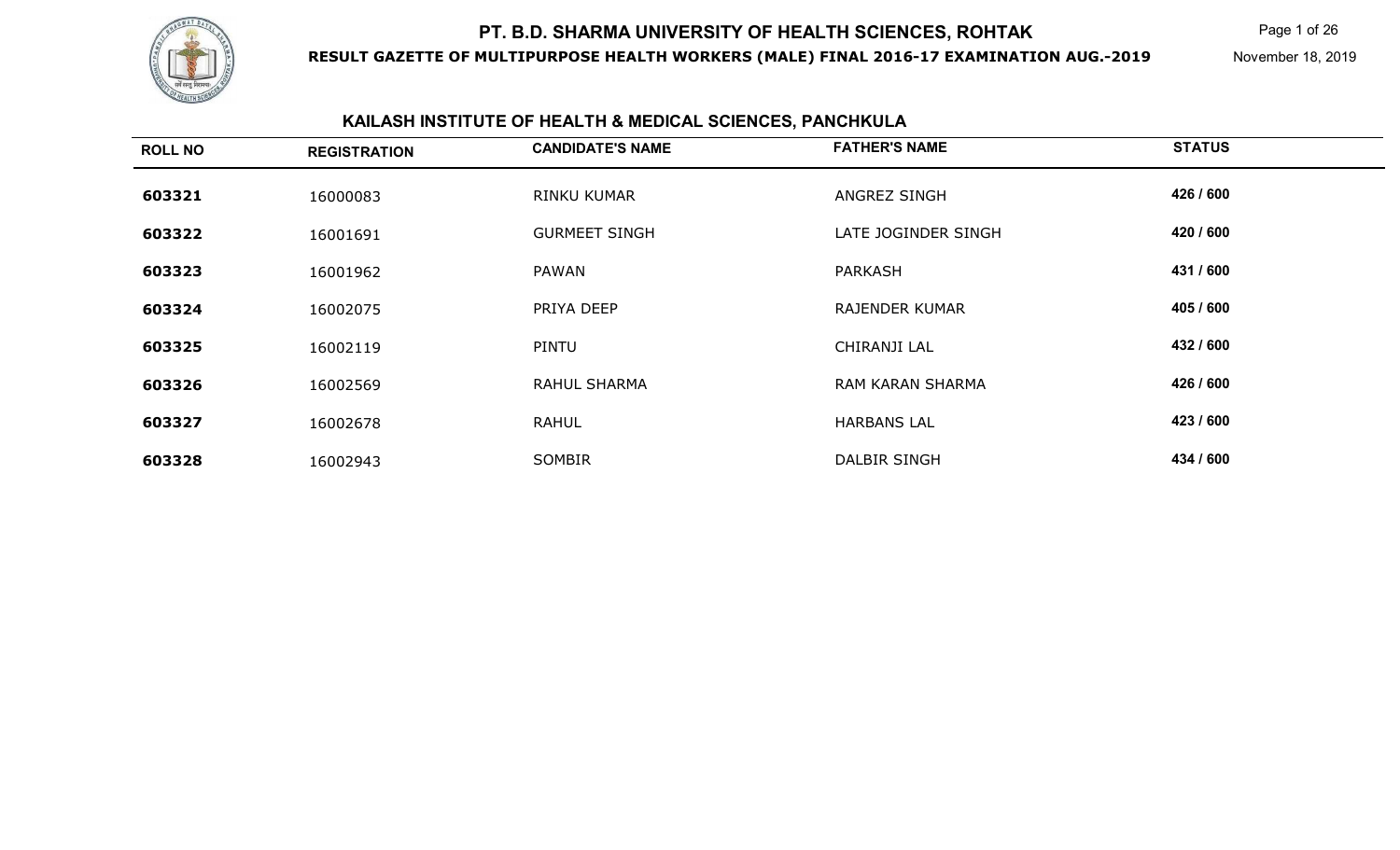

**RESULT GAZETTE OF MULTIPURPOSE HEALTH WORKERS (MALE) FINAL 2016-17 EXAMINATION AUG.-2019**

Page 2 of 26

November 18, 2019

#### **SATYA SCHOOL OF NURSING SISAR KHAS MEHAM**

| <b>ROLL NO</b> | <b>REGISTRATION</b> | <b>CANDIDATE'S NAME</b> | <b>FATHER'S NAME</b>  | <b>STATUS</b> |
|----------------|---------------------|-------------------------|-----------------------|---------------|
| 603381         | 16002188            | <b>JOGINDER KUMAR</b>   | <b>RANBIR SINGH</b>   | 397 / 600     |
| 603382         | 16002416            | AJIT                    | DAIRAM                | 427 / 600     |
| 603383         | 16002644            | ROHIT YADAV             | <b>RAJENDER KUMAR</b> | 443 / 600     |
| 603384         | 16003290            | SAURAV                  | <b>JAIPARKASH</b>     | 459 / 600     |
| 603385         | 16003473            | ANIL MALIK              | JOGENDER SINGH        | 428 / 600     |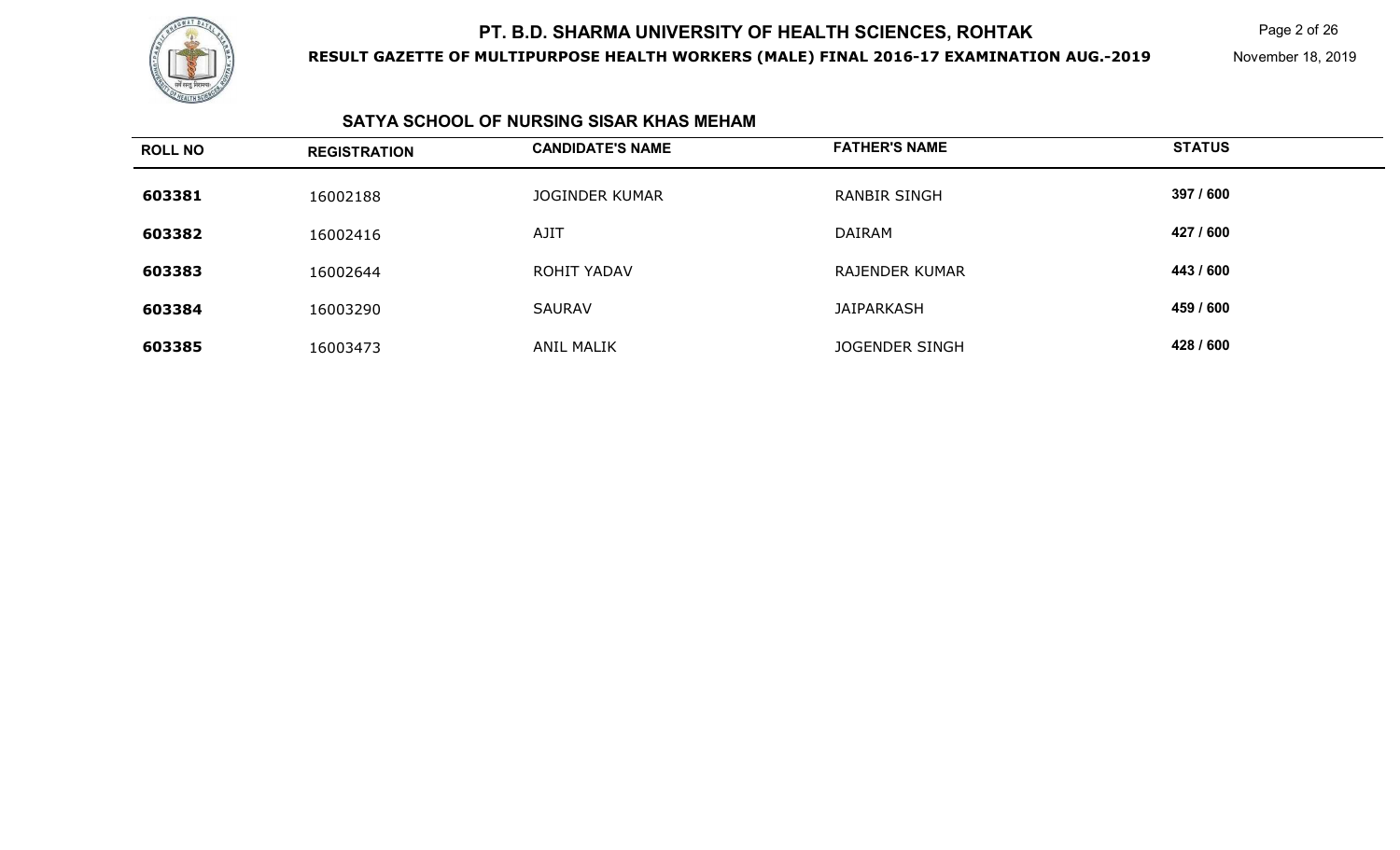

**RESULT GAZETTE OF MULTIPURPOSE HEALTH WORKERS (MALE) FINAL 2016-17 EXAMINATION AUG.-2019**

Page 3 of 26

November 18, 2019

### **RACHNA INST. OF NURSING NANGAL SIROHI MAHINDERGARH**

| <b>ROLL NO</b> | <b>REGISTRATION</b> | <b>CANDIDATE'S NAME</b> | <b>FATHER'S NAME</b> | <b>STATUS</b> |
|----------------|---------------------|-------------------------|----------------------|---------------|
| 603441         | 16001789            | <b>YOGESH</b>           | <b>ROHTASH</b>       | 386 / 600     |
| 603442         | 16001838            | ANKUR                   | SATYAVEER            | 372 / 600     |
| 603443         | 16001940            | <b>PREM</b>             | <b>ROSHAN LAL</b>    | <b>FAIL</b>   |
| 603444         | 16002120            | <b>VIKRAM</b>           | JALE SINGH           | <b>FAIL</b>   |
| 603445         | 16002337            | <b>SURENDER</b>         | RAMPHAL              | <b>FAIL</b>   |
| 603446         | 16002408            | <b>NAVEEN</b>           | <b>CHHATAR SINGH</b> | <b>FAIL</b>   |
| 603447         | 16002475            | RAVI                    | <b>BALWAN SINGH</b>  | <b>FAIL</b>   |
| 603448         | 16002628            | <b>VIRENDER KUMAR</b>   | SHISHRAM             | 377 / 600     |
| 603449         | 16003189            | MANOJ KUMAR             | <b>ROSHAN LAL</b>    | 385 / 600     |
| 603450         | 16003325            | <b>PUNEET</b>           | RANVIJAY             | 378 / 600     |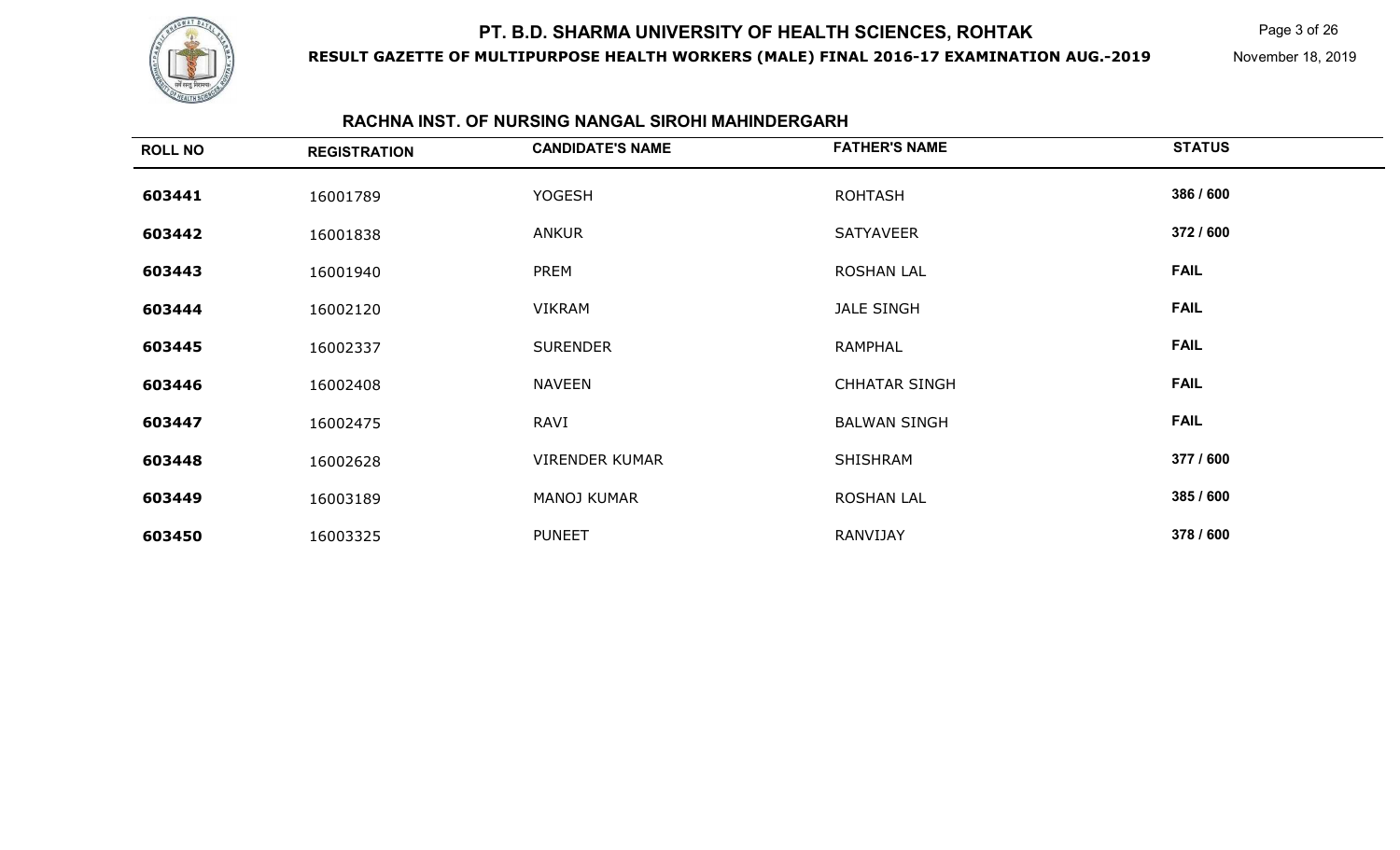

**RESULT GAZETTE OF MULTIPURPOSE HEALTH WORKERS (MALE) FINAL 2016-17 EXAMINATION AUG.-2019**

Page 4 of 26

November 18, 2019

### **NATIONAL SCHOOL OF NURSING DARIYAPUR FATEHABAD**

| <b>ROLL NO</b> | <b>REGISTRATION</b> | <b>CANDIDATE'S NAME</b> | <b>FATHER'S NAME</b> | <b>STATUS</b> |
|----------------|---------------------|-------------------------|----------------------|---------------|
| 603501         | 16000160            | <b>BUNTY</b>            | <b>GURBACHAN</b>     | 384 / 600     |
| 603502         | 16000161            | <b>VIKASH GODARA</b>    | SUBHASH CHANDER      | 415 / 600     |
| 603503         | 16004429            | <b>VARUN</b>            | OMVIR SINGH          | 411 / 600     |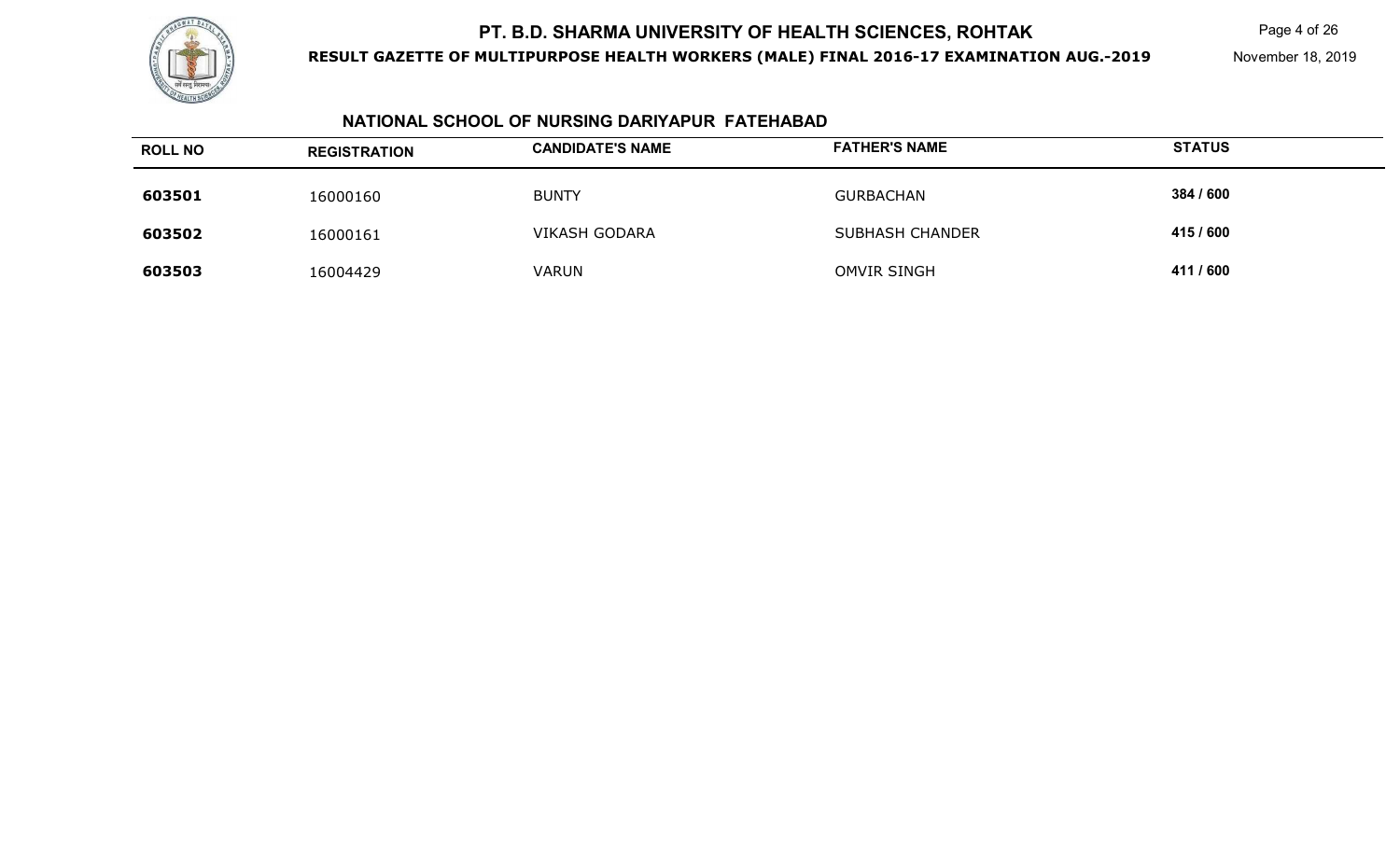

**RESULT GAZETTE OF MULTIPURPOSE HEALTH WORKERS (MALE) FINAL 2016-17 EXAMINATION AUG.-2019**

Page 5 of 26

November 18, 2019

#### **HERITAGE SCHOOL OF NURSING TOHANA**

| <b>ROLL NO</b> | <b>REGISTRATION</b> | <b>CANDIDATE'S NAME</b> | <b>FATHER'S NAME</b> | <b>STATUS</b> |
|----------------|---------------------|-------------------------|----------------------|---------------|
| 603561         | 16002965            | <b>RAJAT</b>            | SANDEEP              | 397 / 600     |
| 603562         | 16003540            | PUNEET KATYAL           | <b>KRISHAN SINGH</b> | 397 / 600     |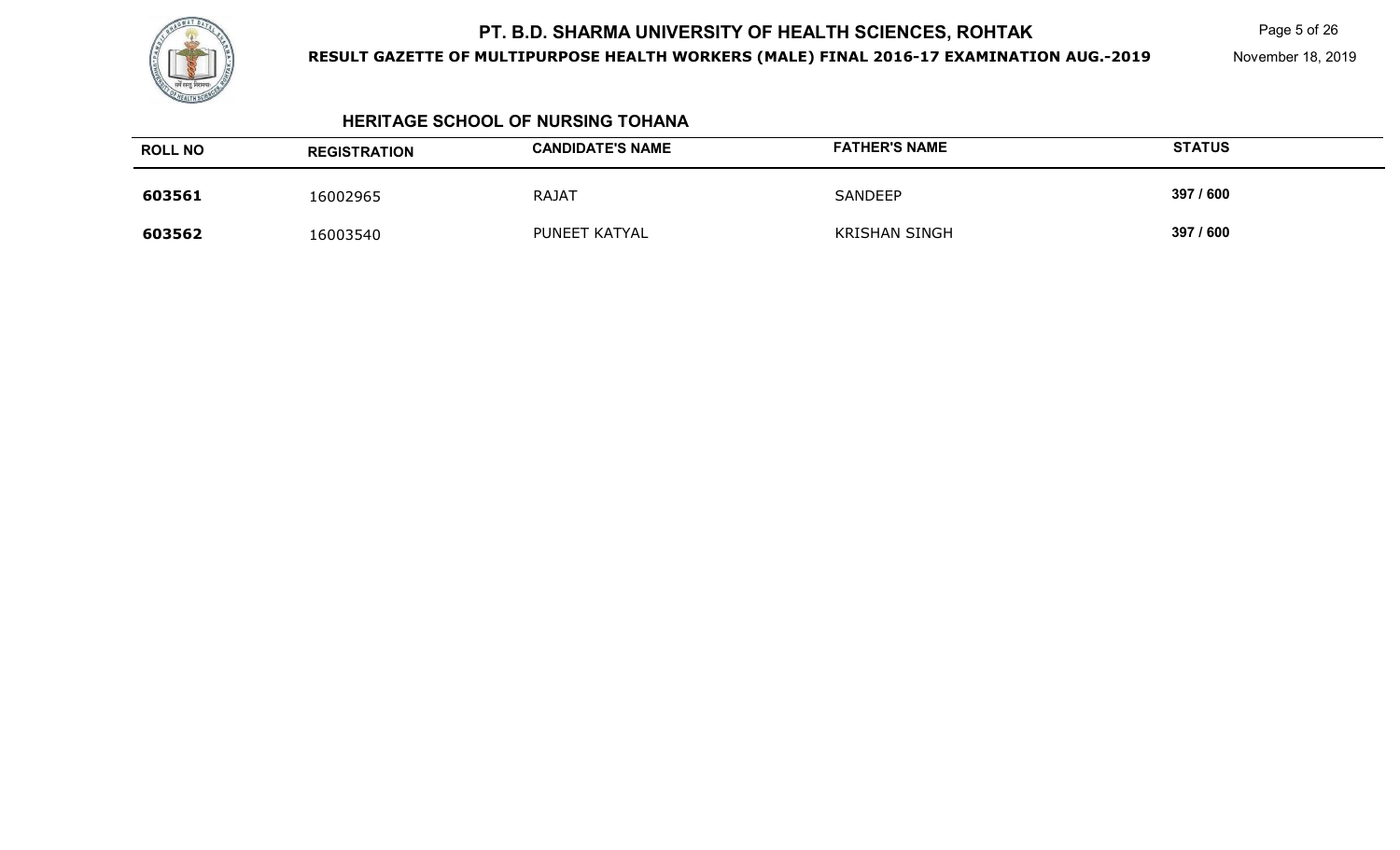

**RESULT GAZETTE OF MULTIPURPOSE HEALTH WORKERS (MALE) FINAL 2016-17 EXAMINATION AUG.-2019**

Page 6 of 26

November 18, 2019

### **MAHARISHI DAYANAND SCHOOL OF NURSING LITANI UKLANA HISAR**

| <b>ROLL NO</b> | <b>REGISTRATION</b> | <b>CANDIDATE'S NAME</b> | <b>FATHER'S NAME</b> | <b>STATUS</b> |
|----------------|---------------------|-------------------------|----------------------|---------------|
| 604658         | 16000203            | ANIL                    | <b>BALBIR</b>        | 415 / 600     |
| 604659         | 16000209            | <b>NAVDEEP</b>          | <b>VED PRAKASH</b>   | 413/600       |
| 604660         | 16000766            | <b>RANBIR SINGH</b>     | DAYANAND             | 474 / 600     |
| 604661         | 16001220            | <b>RAHUL THAKUR</b>     | <b>RAJ KUMAR</b>     | 451 / 600     |
| 604662         | 16001222            | <b>SANNI DAYAL</b>      | RAMNIWAS             | 434 / 600     |
| 604663         | 16002719            | <b>BITTU</b>            | <b>OM PRAKASH</b>    | 453 / 600     |
| 604664         | 16002769            | <b>VIKAS KUMAR</b>      | <b>SULTAN SINGH</b>  | 430 / 600     |
| 604665         | 16003396            | SANDEEP                 | <b>RATNA RAM</b>     | 452 / 600     |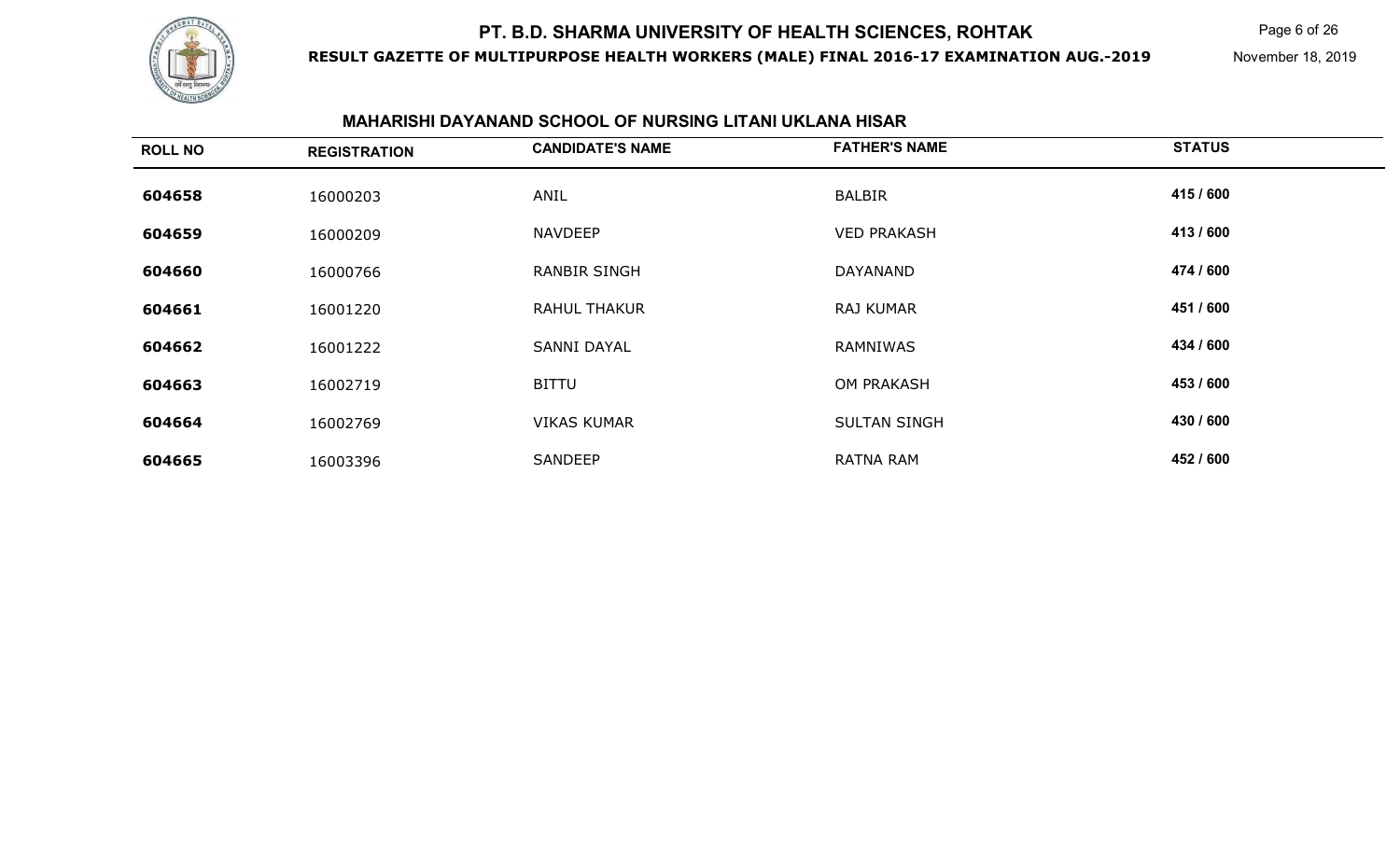

**RESULT GAZETTE OF MULTIPURPOSE HEALTH WORKERS (MALE) FINAL 2016-17 EXAMINATION AUG.-2019**

Page 7 of 26

November 18, 2019

#### **STATE HEALTH & FAMILY WELFARE TRAINING CENTRE,ROHTAK**

| <b>ROLL NO</b> | <b>REGISTRATION</b> | <b>CANDIDATE'S NAME</b> | <b>FATHER'S NAME</b> | <b>STATUS</b> |
|----------------|---------------------|-------------------------|----------------------|---------------|
| 603621         | 16000664            | MANJEET                 | SHRI RAJ SINGH       | 413 / 600     |
| 603622         | 16000669            | AZRUDDIN                | <b>FAJAL RAHIM</b>   | 410 / 600     |
| 603623         | 16000673            | <b>KRISHAN LAL</b>      | PALE RAM             | 444 / 600     |
| 603624         | 16000675            | SATYAPARKASH            | CHANDERPAL           | 424 / 600     |
| 603625         | 16000682            | <b>BANTI</b>            | <b>WAZIR SINGH</b>   | 426 / 600     |
| 603626         | 16000690            | <b>JOGINDER</b>         | <b>SATBIR</b>        | 404 / 600     |
| 603627         | 16001078            | <b>MANJEET YADAV</b>    | RAMKISHAN            | 401 / 600     |
| 603628         | 16001238            | VEERSAIN                | <b>KARAM PAL</b>     | 414 / 600     |
| 603629         | 16001244            | <b>MANJEET</b>          | <b>DEVIRAM</b>       | 420 / 600     |
| 603630         | 16001246            | <b>HASIM</b>            | ABDUL KARIM          | 391 / 600     |
| 603631         | 16001250            | <b>NAVEEN</b>           | <b>RAMESH</b>        | 386 / 600     |
| 603632         | 16003798            | <b>SUMIT</b>            | <b>NARENDER</b>      | 411 / 600     |
| 603633         | 16003956            | <b>BHUPENDAR</b>        | <b>LABH SINGH</b>    | 403 / 600     |
| 603634         | 16004061            | AMIT                    | <b>JAI BHAGWAN</b>   | 408 / 600     |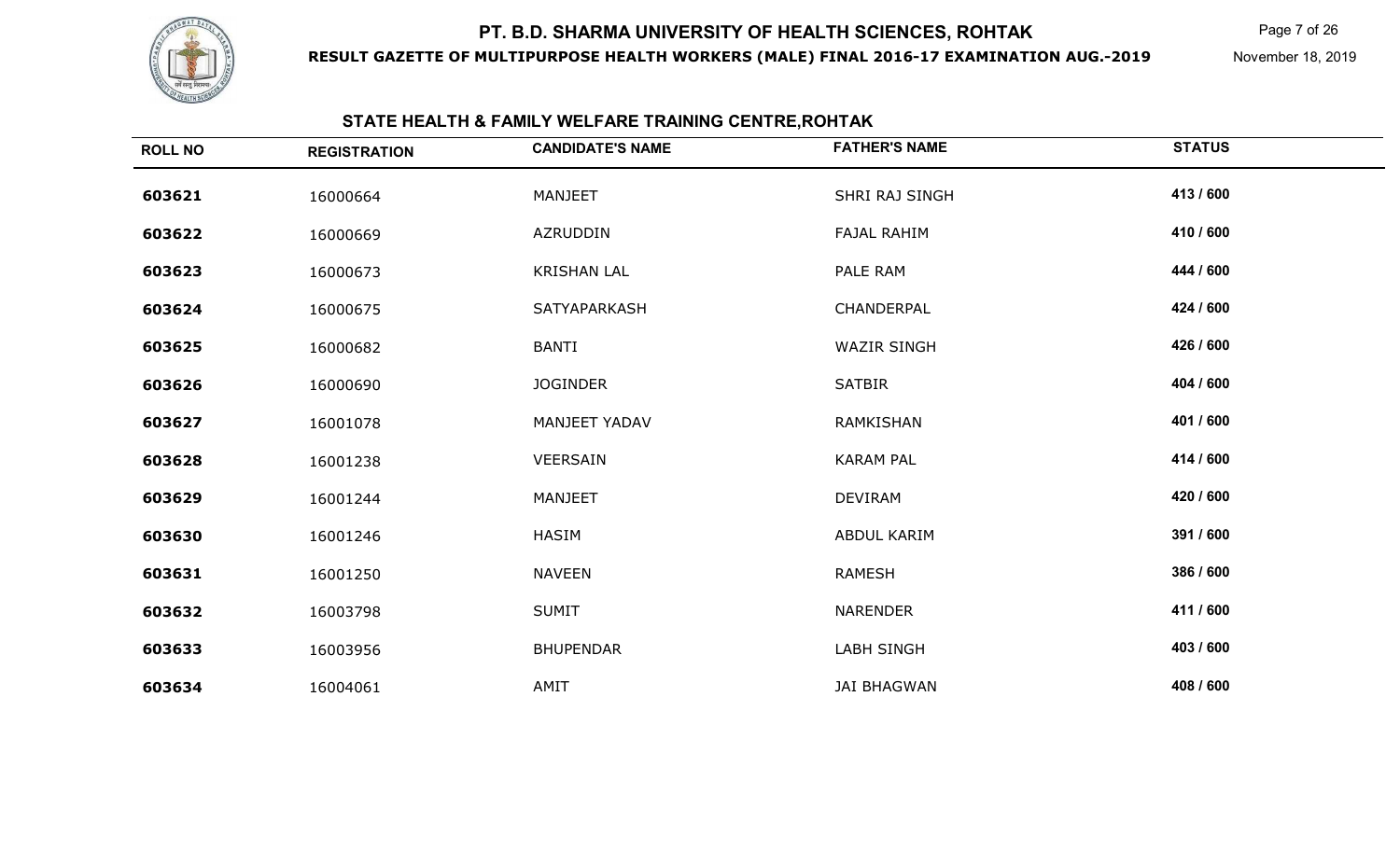

**RESULT GAZETTE OF MULTIPURPOSE HEALTH WORKERS (MALE) FINAL 2016-17 EXAMINATION AUG.-2019**

Page 8 of 26

November 18, 2019

| <b>ROLL NO</b> | <b>REGISTRATION</b> | <b>CANDIDATE'S NAME</b> | <b>FATHER'S NAME</b>  | <b>STATUS</b> |
|----------------|---------------------|-------------------------|-----------------------|---------------|
| 603691         | 1010561             | <b>VIKRAM</b>           | <b>CHANDI RAM</b>     | <b>ABS</b>    |
| 603692         | 16000359            | <b>SATPAL</b>           | KARAMBIR              | 461 / 600     |
| 603693         | 16000362            | SAGAR                   | <b>SURENDER KUMAR</b> | 401 / 600     |
| 603694         | 16000369            | HITESH KUMAR            | <b>RANBIR SINGH</b>   | 443 / 600     |
| 603695         | 16000371            | ANUP                    | <b>NARESH KUMAR</b>   | 450 / 600     |
| 603696         | 16000378            | SOMBIR                  | <b>RAJENDER SINGH</b> | 437 / 600     |
| 603697         | 16000383            | SAHIL                   | <b>RAJESH</b>         | 439 / 600     |
| 603698         | 16000390            | <b>ARUN KUMAR</b>       | <b>KUNWAR PAL</b>     | 431 / 600     |
| 603699         | 16000407            | <b>VIKASH KUMAR</b>     | <b>SUBHASH CHAND</b>  | 428 / 600     |
| 603700         | 16000411            | SHIVAM                  | <b>SURESH KUMAR</b>   | 416 / 600     |
| 603701         | 16000413            | AJAY SINGH              | LILU RAM              | 429 / 600     |
| 603702         | 16000423            | <b>SALEEM KHAN</b>      | NIYAMAT ALI           | 422 / 600     |
| 603703         | 16000443            | <b>SUNIL</b>            | <b>KULDEEP</b>        | 399 / 600     |
| 603704         | 16000452            | <b>SUNIL KUMAR</b>      | <b>KRISHAN KUMAR</b>  | 451 / 600     |
| 603705         | 16000457            | <b>BHARAT</b>           | <b>SURJEET</b>        | 411 / 600     |
| 603706         | 16000554            | <b>DAVENDER</b>         | <b>RAM PARKASH</b>    | 439 / 600     |
| 603707         | 16000571            | <b>RITESH</b>           | <b>RAM CHANDER</b>    | 427 / 600     |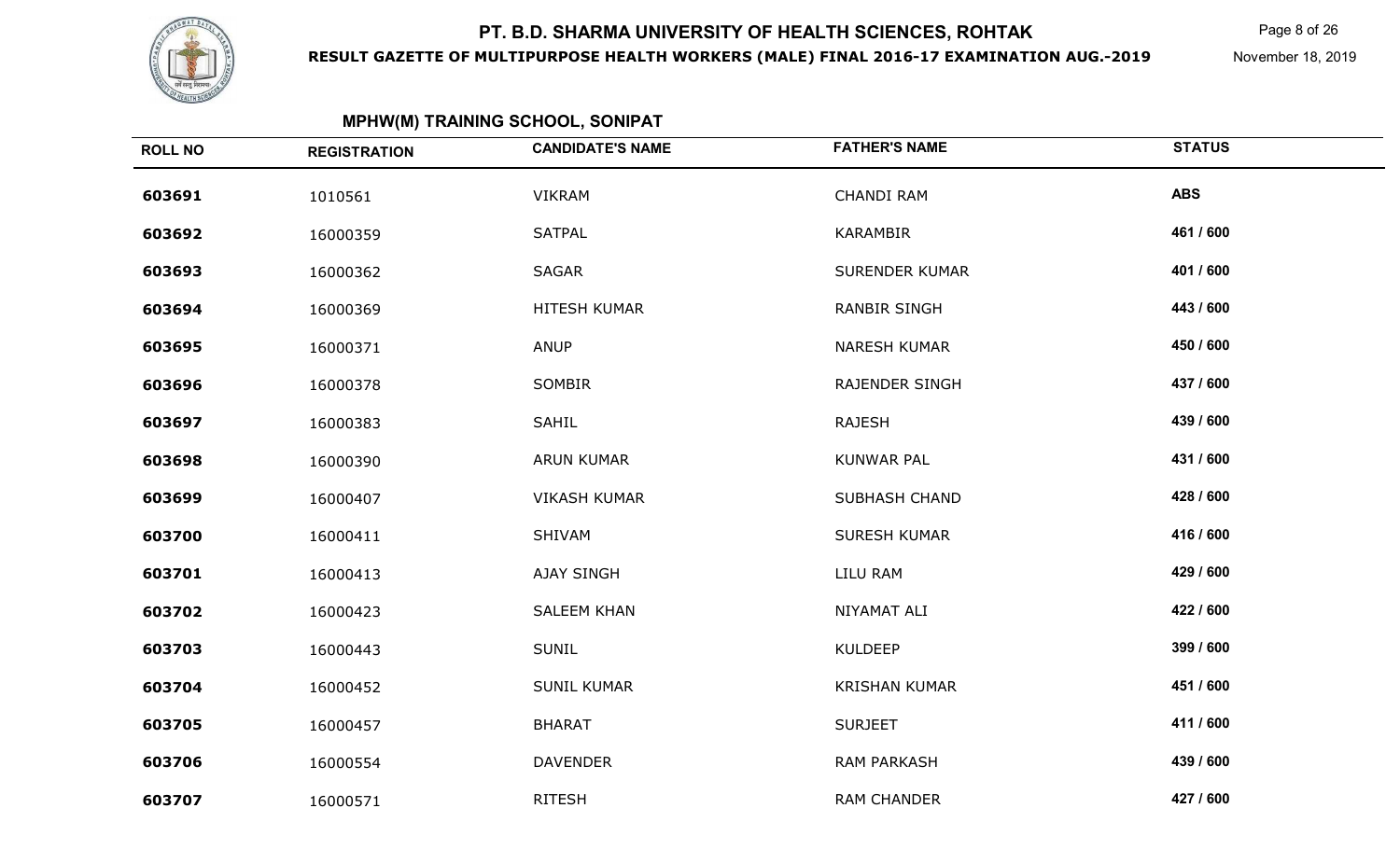

### **RESULT GAZETTE OF MULTIPURPOSE HEALTH WORKERS (MALE) FINAL 2016-17 EXAMINATION AUG.-2019**

Page 9 of 26

November 18, 2019

## **MPHW(M) TRAINING SCHOOL, SONIPAT**

| <b>ROLL NO</b> | <b>REGISTRATION</b> | <b>CANDIDATE'S NAME</b> | <b>FATHER'S NAME</b>  | <b>STATUS</b> |
|----------------|---------------------|-------------------------|-----------------------|---------------|
| 603708         | 16000631            | <b>VISHAL</b>           | <b>ANAND</b>          | 408 / 600     |
| 603709         | 16000736            | MOHD ASIF               | <b>IDRISH</b>         | 421 / 600     |
| 603710         | 16000738            | <b>SURAJ</b>            | <b>BALRAJ</b>         | 458 / 600     |
| 603711         | 16001096            | <b>SUMIT KUMAR</b>      | <b>ROHTASH</b>        | 427 / 600     |
| 603712         | 16001099            | ANKIT DALAL             | MOHINDER SINGH        | <b>FAIL</b>   |
| 603713         | 16005286            | <b>VINIT</b>            | <b>BIJENDER SINGH</b> | 378 / 600     |
| 603714         | 16005291            | <b>VIVEK</b>            | <b>SHRI NIWAS</b>     | 397 / 600     |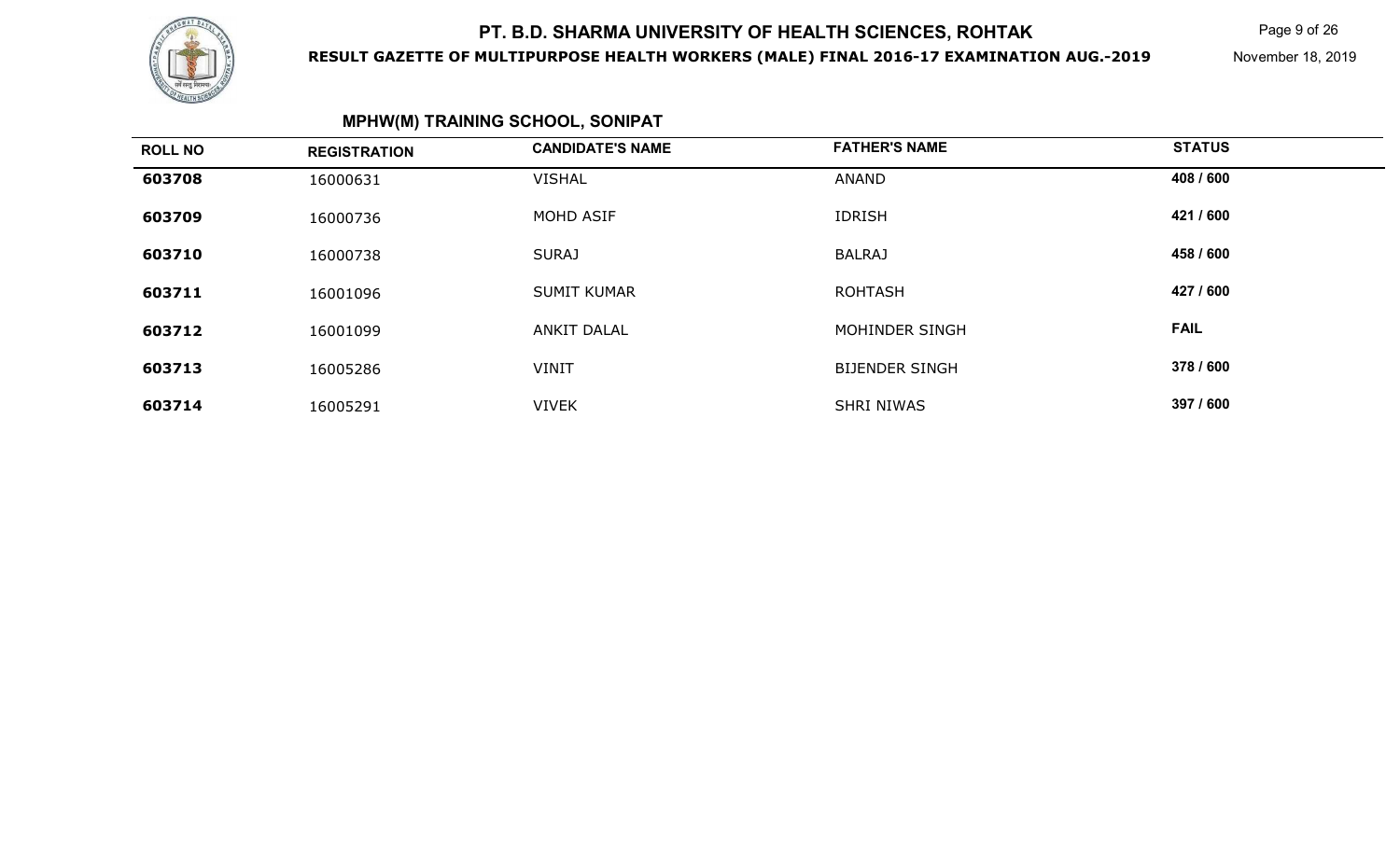

**RESULT GAZETTE OF MULTIPURPOSE HEALTH WORKERS (MALE) FINAL 2016-17 EXAMINATION AUG.-2019**

Page 10 of 26

November 18, 2019

### **RAJENDRA INSTITUTE OF HEALTH SCIENCES SIRSA**

| <b>ROLL NO</b> | <b>REGISTRATION</b> | <b>CANDIDATE'S NAME</b> | <b>FATHER'S NAME</b> | <b>STATUS</b> |
|----------------|---------------------|-------------------------|----------------------|---------------|
| 603771         | 16000210            | RAJIV KUMAR             | <b>NANAK RAM</b>     | 433 / 600     |
| 603772         | 16000213            | <b>HARPREET KAMBOJ</b>  | OM PARKASH           | 435 / 600     |
| 603773         | 16000247            | <b>JAIVEER</b>          | <b>DEEP CHAND</b>    | 419 / 600     |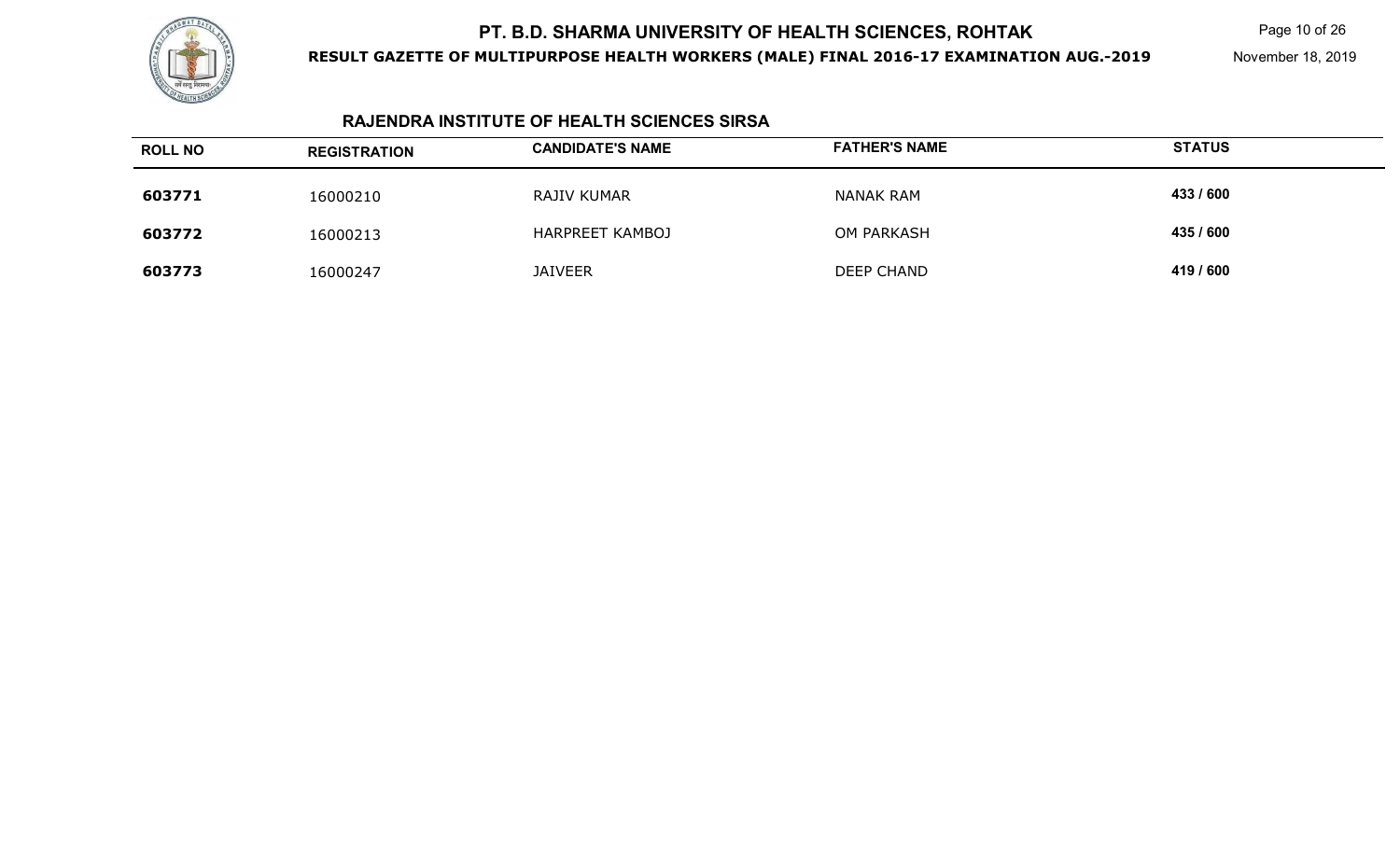

**RESULT GAZETTE OF MULTIPURPOSE HEALTH WORKERS (MALE) FINAL 2016-17 EXAMINATION AUG.-2019**

Page 11 of 26

November 18, 2019

### **GURU TEG BAHADUR EDUCATION & HEALTH CENTRE NARWANA**

| <b>ROLL NO</b> | <b>REGISTRATION</b> | <b>CANDIDATE'S NAME</b> | <b>FATHER'S NAME</b> | <b>STATUS</b> |
|----------------|---------------------|-------------------------|----------------------|---------------|
| 603831         | 16000319            | MANJEET SINGH           | <b>SATPAL</b>        | 398 / 600     |
| 603832         | 16001647            | <b>NAVEEN</b>           | <b>BALJEET</b>       | 376 / 600     |
| 603833         | 16002107            | DEEPAK KUMAR            | RAMDIA               | 383 / 600     |
| 603834         | 16002180            | <b>SUNIL KUMAR</b>      | <b>BALWAN SINGH</b>  | 367 / 600     |
| 603835         | 16002660            | RISHI PAL               | DALIP SINGH          | 362 / 600     |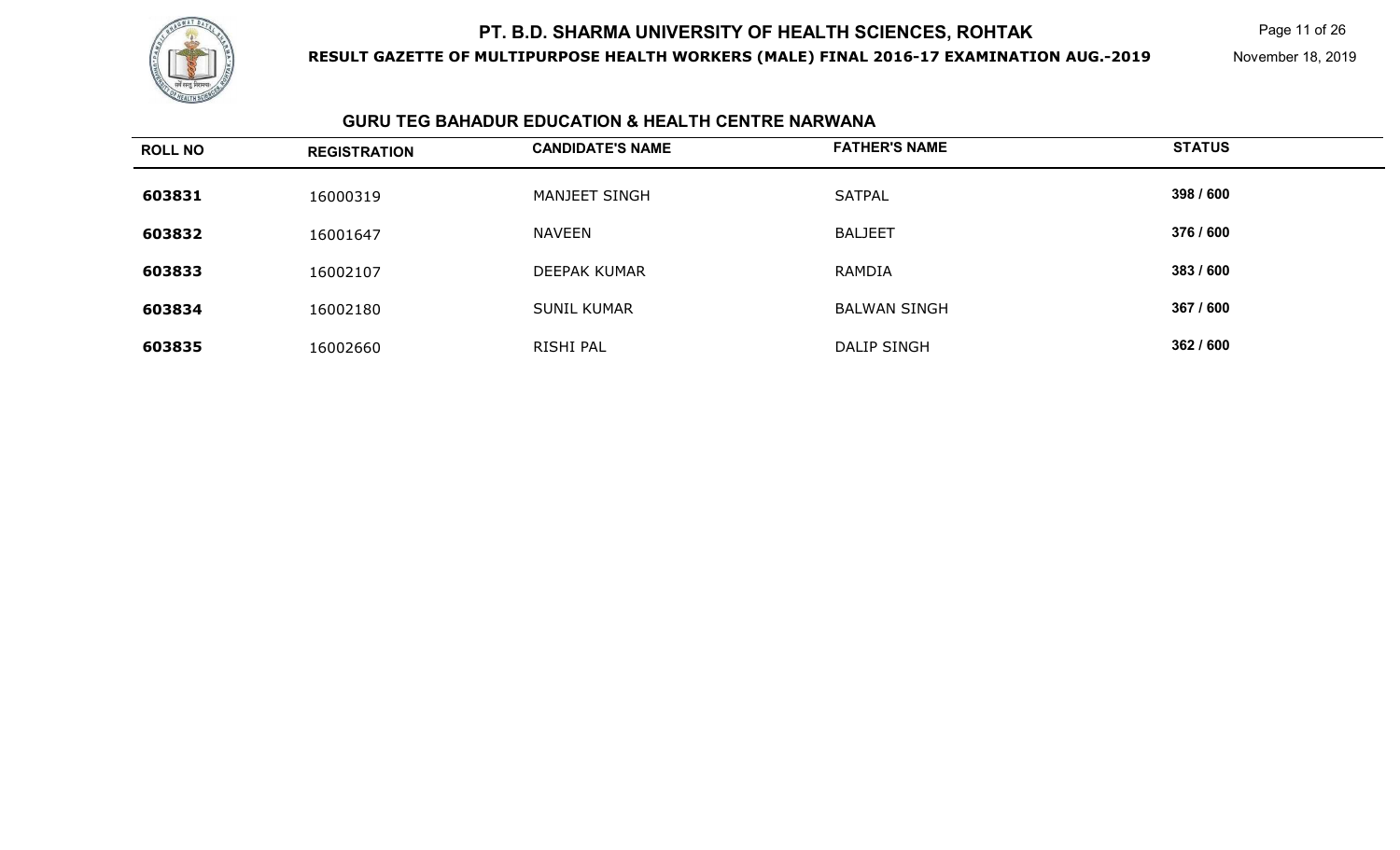

**RESULT GAZETTE OF MULTIPURPOSE HEALTH WORKERS (MALE) FINAL 2016-17 EXAMINATION AUG.-2019**

Page 12 of 26

November 18, 2019

#### **BALAJI INSTITUTE OF HEALTH & MEDICAL EDUCATION, BHIWANI**

| <b>ROLL NO</b> | <b>REGISTRATION</b> | <b>CANDIDATE'S NAME</b> | <b>FATHER'S NAME</b> | <b>STATUS</b> |
|----------------|---------------------|-------------------------|----------------------|---------------|
| 603891         | 240291              | PAMIT                   | <b>ATAM PARKASH</b>  | 437 / 600     |
| 603892         | 240292              | <b>BABLU</b>            | PHATHE SINGH         | 417 / 600     |
| 603893         | 240294              | <b>SUMIT</b>            | <b>NARESH KUMAR</b>  | 424 / 600     |
| 603894         | 240295              | <b>MUNISH</b>           | <b>VED PARKASH</b>   | 393 / 600     |
| 603895         | 240296              | <b>RAMAN</b>            | <b>RATAN SINGH</b>   | 407 / 600     |
| 603896         | 240298              | <b>ANSHUL</b>           | YASHDEEP SINGH       | 410 / 600     |
| 603897         | 240299              | AJAY KUMAR              | YUDHISTHIR SINGH     | 410 / 600     |
| 603898         | 240300              | <b>DINESH KUMAR</b>     | SATYAVIR SINGH       | 415 / 600     |
| 603899         | 240301              | <b>SHYAM SUNDER</b>     | <b>SHANTI SWARUP</b> | 408 / 600     |
| 603900         | 240302              | <b>MANDEEP</b>          | <b>DHARAMBIR</b>     | <b>FAIL</b>   |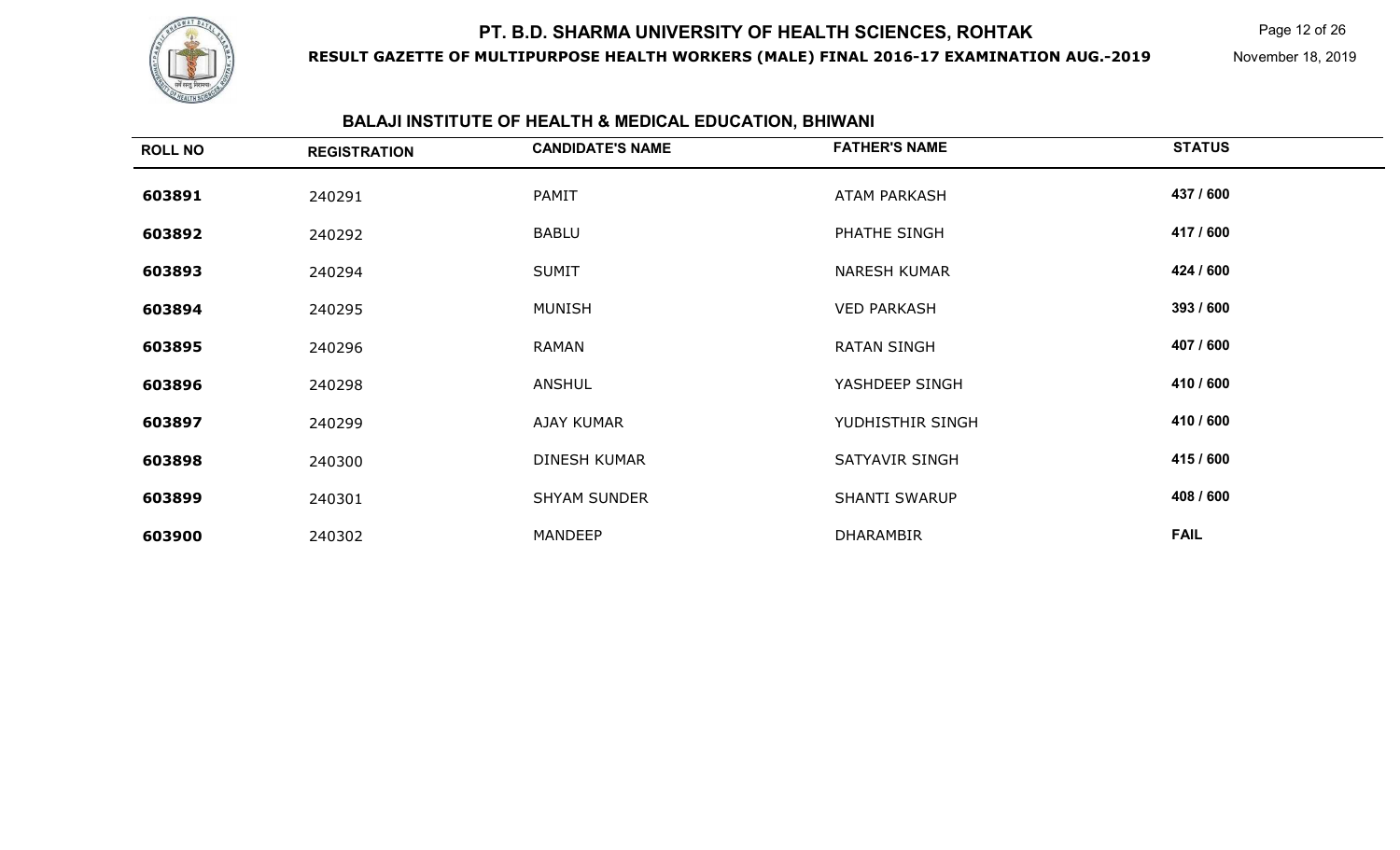

**RESULT GAZETTE OF MULTIPURPOSE HEALTH WORKERS (MALE) FINAL 2016-17 EXAMINATION AUG.-2019**

Page 13 of 26

November 18, 2019

## **HOLISTIC INSTITUTE OF HEALTH SCIENCE, SIRSA**

| <b>ROLL NO</b> | <b>REGISTRATION</b> | <b>CANDIDATE'S NAME</b> | <b>FATHER'S NAME</b> | <b>STATUS</b> |
|----------------|---------------------|-------------------------|----------------------|---------------|
| 603951         | 16004955            | PANKAJ KUMAR            | <b>SOHAN LAL</b>     | 428 / 600     |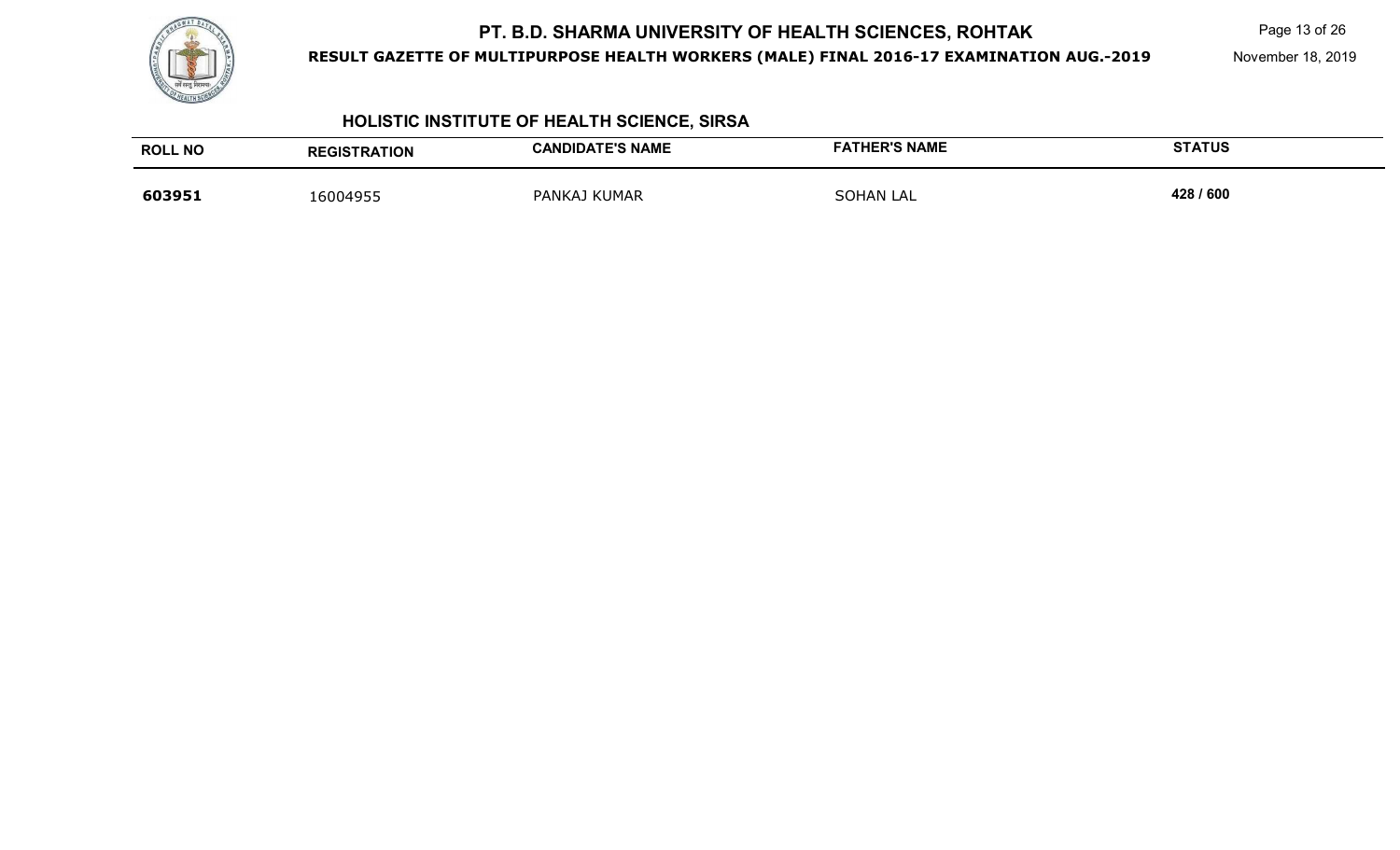

**RESULT GAZETTE OF MULTIPURPOSE HEALTH WORKERS (MALE) FINAL 2016-17 EXAMINATION AUG.-2019**

Page 14 of 26

November 18, 2019

#### **VISHAV BHARTI MPHW (M) TRAINING SCHOOL SANDLANA,BARWALA,HSR.**

| <b>ROLL NO</b> | <b>REGISTRATION</b> | <b>CANDIDATE'S NAME</b> | <b>FATHER'S NAME</b>  | <b>STATUS</b> |
|----------------|---------------------|-------------------------|-----------------------|---------------|
| 604001         | 15004301            | SONU                    | <b>SURENDER SINGH</b> | 440 / 600     |
| 604002         | 15004301            | <b>SUNIL</b>            | <b>KARAMBIR SINGH</b> | 413/600       |
| 604003         | 16003707            | PARDEEP KUMAR           | <b>RAMRUP</b>         | 476 / 600     |
| 604004         | 16003712            | <b>ANOOP</b>            | <b>RAM KUMAR</b>      | 382 / 600     |
| 604005         | 16003750            | <b>RAM NIWAS</b>        | <b>DALBIR SINGH</b>   | R-MPM21       |
| 604006         | 16004165            | <b>RAMESH KUMAR</b>     | HARIRAM               | 390 / 600     |
| 604007         | 1603992             | <b>DINESH KUMAR</b>     | <b>CHUDIYA RAM</b>    | R-MPM21       |
|                |                     |                         |                       |               |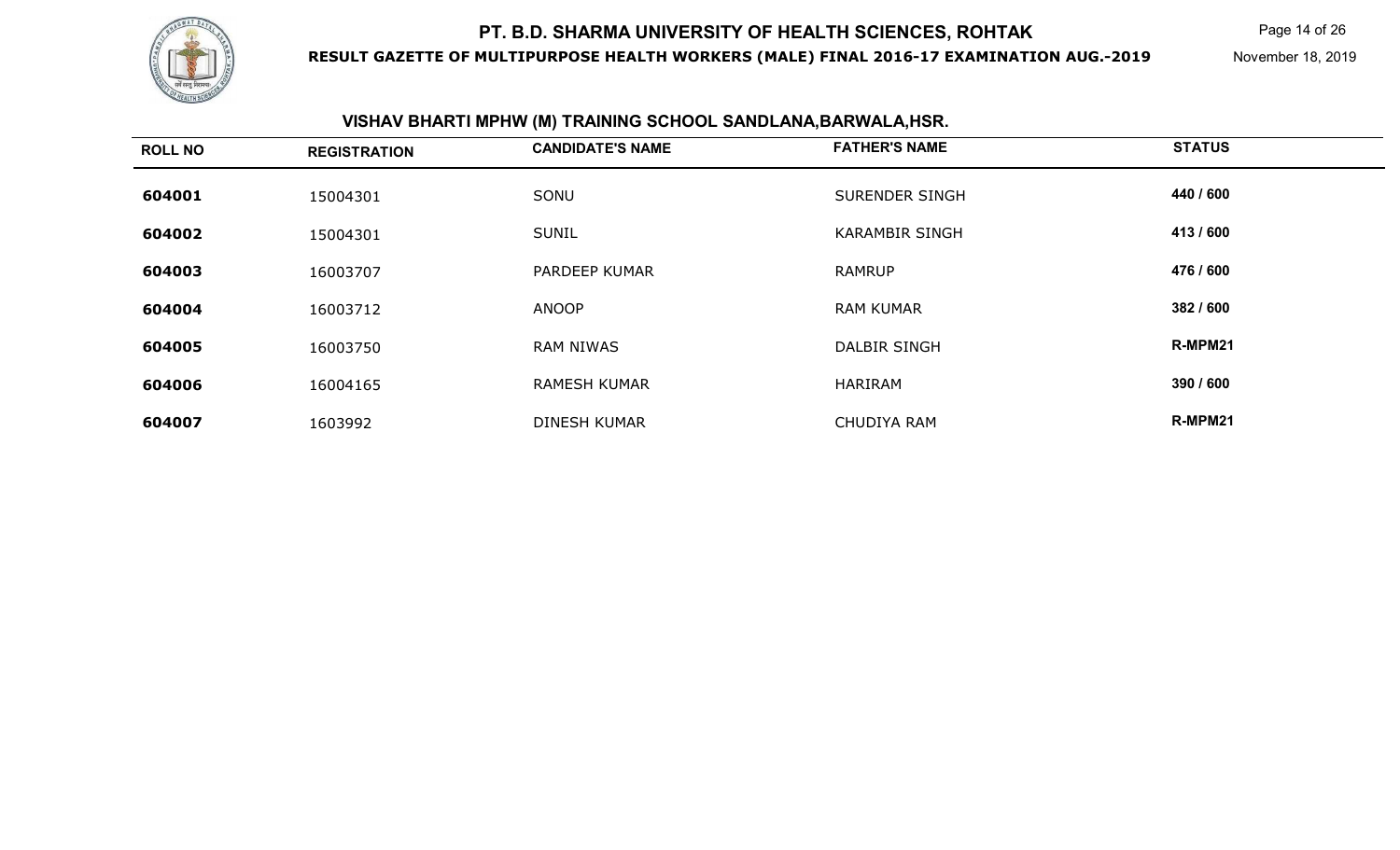

**RESULT GAZETTE OF MULTIPURPOSE HEALTH WORKERS (MALE) FINAL 2016-17 EXAMINATION AUG.-2019**

Page 15 of 26

November 18, 2019

#### **SHREE RAM GOPAL MPHW (M) TRAINING SCHOOL LOHARU ROAD,BHIWANI**

| <b>ROLL NO</b> | <b>REGISTRATION</b> | <b>CANDIDATE'S NAME</b> | <b>FATHER'S NAME</b> | <b>STATUS</b> |
|----------------|---------------------|-------------------------|----------------------|---------------|
| 604061         | 16003837            | <b>DINESH KUMAR</b>     | <b>ASHOK KUMAR</b>   | <b>FAIL</b>   |
| 604062         | 16004074            | <b>SANJAY</b>           | SHIVNARAYAN          | 420 / 600     |
| 604063         | 16004081            | <b>PARAMVEER</b>        | <b>RAM PARSAD</b>    | <b>FAIL</b>   |
| 604064         | 16004105            | <b>RAVI</b>             | <b>PAWAN KUMAR</b>   | 436 / 600     |
| 604065         | 16004146            | ARVIND                  | <b>HOSIYAR SINGH</b> | 412 / 600     |
| 604066         | 16004186            | <b>RAVINDER</b>         | <b>ISHWAR SINGH</b>  | 420 / 600     |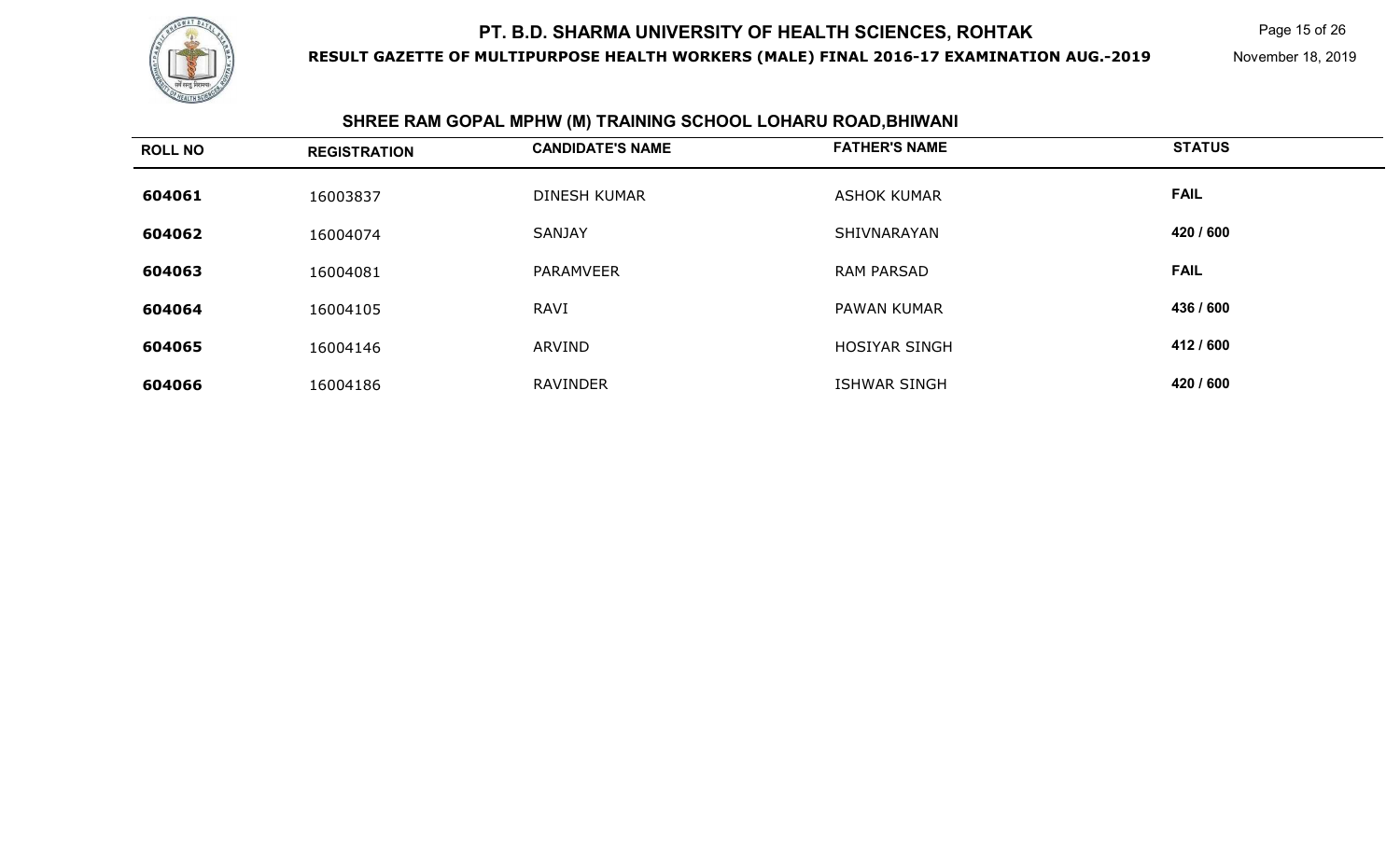

**RESULT GAZETTE OF MULTIPURPOSE HEALTH WORKERS (MALE) FINAL 2016-17 EXAMINATION AUG.-2019**

Page 16 of 26

November 18, 2019

### **GURUSAIN BHAGAT HEALTH INSTITUTE MPHW M VILL. RINDAL KARNAL**

| <b>ROLL NO</b> | <b>REGISTRATION</b> | <b>CANDIDATE'S NAME</b> | <b>FATHER'S NAME</b> | <b>STATUS</b> |
|----------------|---------------------|-------------------------|----------------------|---------------|
| 604121         | 16000503            | PARVEEN KUMAR           | <b>ISHAM SINGH</b>   | 381 / 600     |
| 604122         | 16000567            | RAVINDER KUMAR          | <b>BALJEET SINGH</b> | 404 / 600     |
| 604123         | 16000570            | <b>RAHUL</b>            | <b>RAMPAL</b>        | 406 / 600     |
| 604124         | 16004311            | RAVI                    | <b>TEG SINGH</b>     | 397 / 600     |
| 604125         | 16004388            | <b>MANISH KUMAR</b>     | <b>ISHWAR SINGH</b>  | <b>FAIL</b>   |
| 604126         | 16004439            | <b>NARENDER KUMAR</b>   | <b>GAJE SINGH</b>    | 384 / 600     |
| 604127         | 16004473            | <b>PARSHANT KUMAR</b>   | <b>CHIMAN LAL</b>    | 403 / 600     |
| 604128         | 16004545            | PAWAN KUMAR             | <b>ISHAM SINGH</b>   | 395 / 600     |
| 604129         | 16004546            | AJAY KUMAR SATRAWLA     | <b>BALWANT SINGH</b> | 407 / 600     |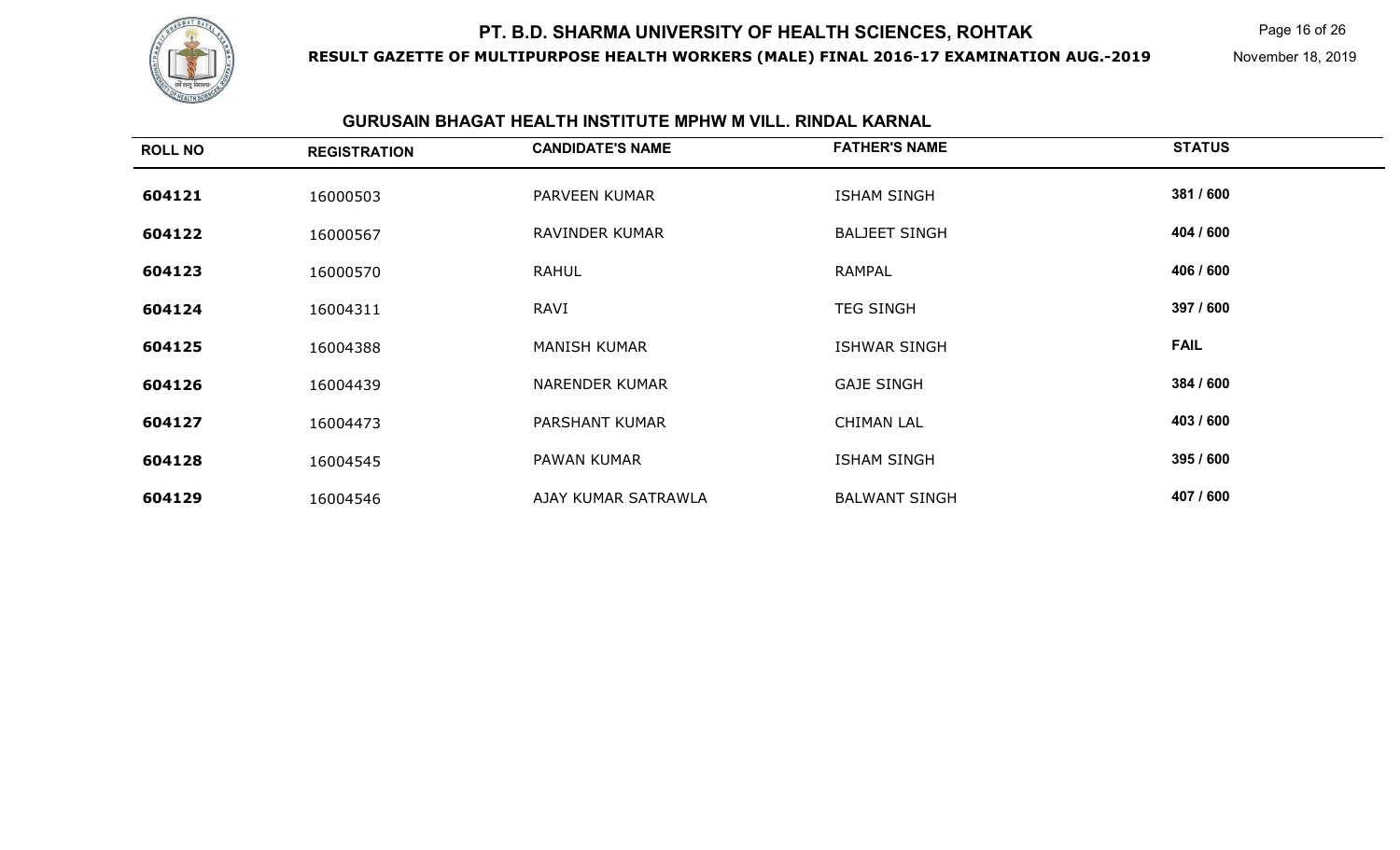

**RESULT GAZETTE OF MULTIPURPOSE HEALTH WORKERS (MALE) FINAL 2016-17 EXAMINATION AUG.-2019**

## **PT. DHARAM CHAND INSTITUTE OF HEALTH &EDUCATION, RAJOUND (KTL)**

| <b>ROLL NO</b> | <b>REGISTRATION</b> | <b>CANDIDATE'S NAME</b> | <b>FATHER'S NAME</b> | <b>STATUS</b> |
|----------------|---------------------|-------------------------|----------------------|---------------|
| 604181         | 6003932             | SATENDER SINGH          | <b>ISHWER SINGH</b>  | 427 / 600     |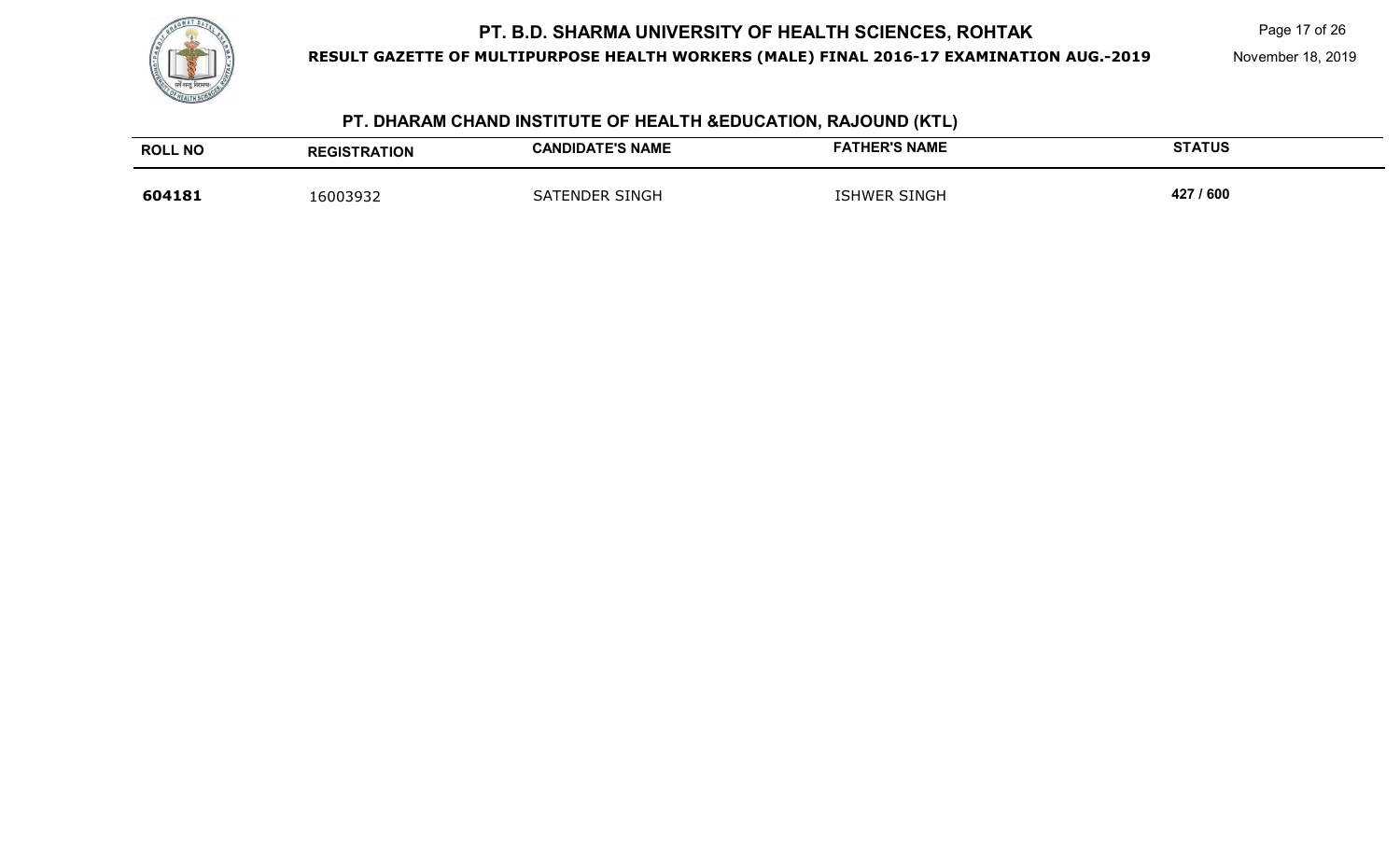

**RESULT GAZETTE OF MULTIPURPOSE HEALTH WORKERS (MALE) FINAL 2016-17 EXAMINATION AUG.-2019**

Page 18 of 26

November 18, 2019

## **UPKAR MPHW(M) TRAINING SCHOOL SISAR KHAS ROHTAK**

| <b>ROLL NO</b> | <b>REGISTRATION</b> | <b>CANDIDATE'S NAME</b> | <b>FATHER'S NAME</b> | <b>STATUS</b> |
|----------------|---------------------|-------------------------|----------------------|---------------|
| 604231         | 15001047            | SAHIL BALHARA           | OM PARKASH           | 420 / 600     |
| 604232         | 15001763            | JITENDER SINGH          | RAJPAL               | 418 / 600     |
| 604233         | 15003084            | <b>NAVDEEP</b>          | <b>BALRAJ</b>        | 402 / 600     |
| 604234         | 15003097            | <b>VIKAS</b>            | <b>JAI BHAGWAN</b>   | 389 / 600     |
| 604235         | 16000771            | <b>BALRAJ</b>           | SATYA NARAYAN        | 389 / 600     |
| 604236         | 16000772            | <b>JATIN</b>            | <b>DAVENDER</b>      | 390 / 600     |
| 604237         | 16000774            | <b>DEEPAK</b>           | <b>BILLU RAM</b>     | 392 / 600     |
| 604238         | 16000777            | <b>SUNIL</b>            | <b>SHAIB SINGH</b>   | 400 / 600     |
| 604239         | 16000778            | RAVI                    | RAMESH KUMAR         | R-MPM22       |
| 604240         | 16001269            | <b>SUMIT</b>            | <b>SURAJ PARKASH</b> | <b>FAIL</b>   |
| 604241         | 16003678            | <b>DHARA SINGH</b>      | PAL SINGH            | 382 / 600     |
| 604242         | 16003755            | <b>VIKAS</b>            | <b>JAGBIR</b>        | 376 / 600     |
| 604243         | 16003769            | <b>RAMESH KUMAR</b>     | <b>RAM SARUP</b>     | R-MPM21       |
| 604244         | 16003824            | RANBIR RATHI            | <b>HAWA SINGH</b>    | R-MPM23       |
| 604245         | 16003861            | MALKHAN                 | AJIT SINGH           | <b>FAIL</b>   |
| 604246         | 16003952            | SHIVNARYAN              | <b>RAJENDER</b>      | <b>FAIL</b>   |
| 604247         | 16004009            | MUKESH KUMAR            | <b>JAI BHAGWAN</b>   | 385 / 600     |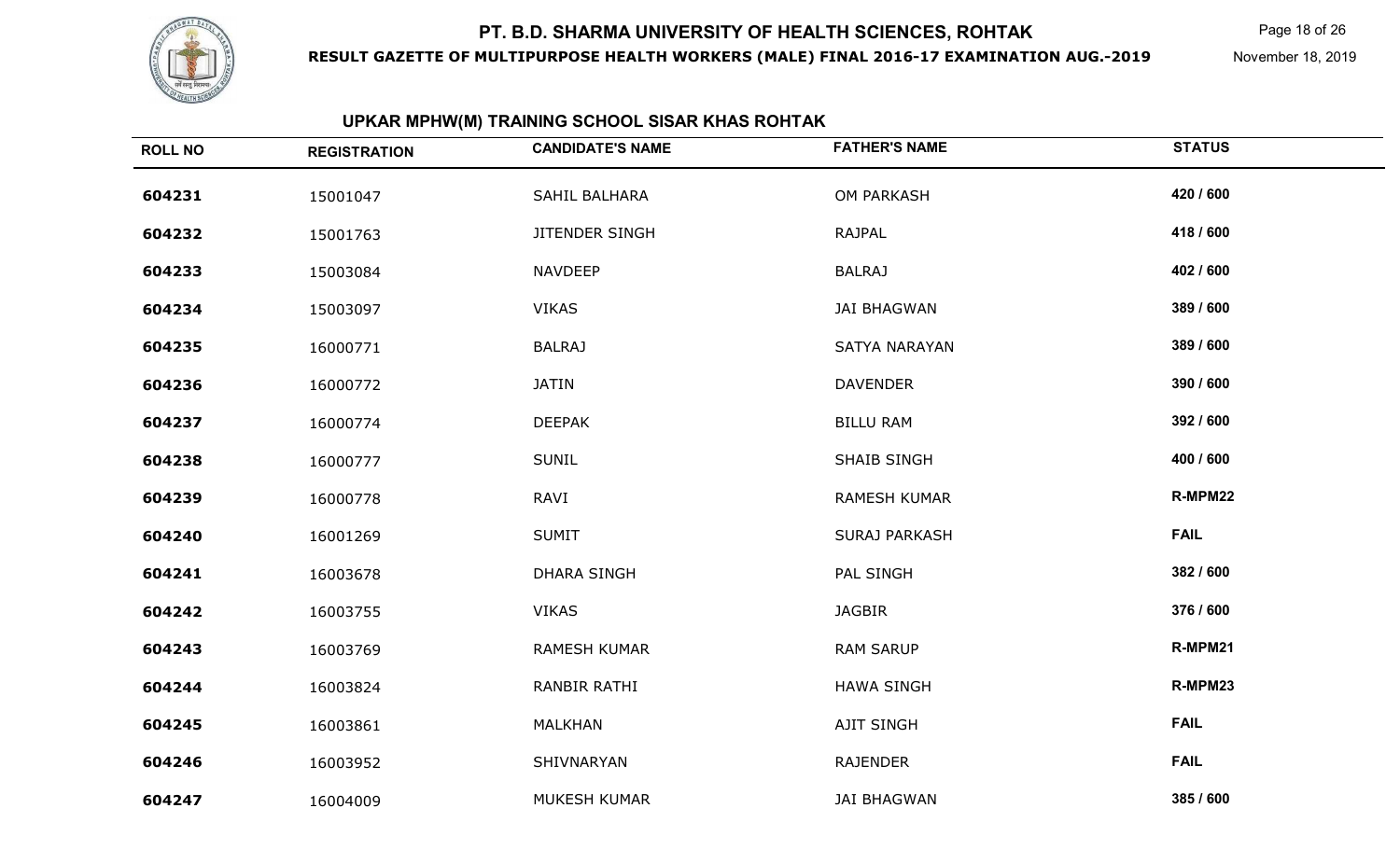

**RESULT GAZETTE OF MULTIPURPOSE HEALTH WORKERS (MALE) FINAL 2016-17 EXAMINATION AUG.-2019**

Page 19 of 26

November 18, 2019

## **UPKAR MPHW(M) TRAINING SCHOOL SISAR KHAS ROHTAK**

| <b>ROLL NO</b> | <b>REGISTRATION</b> | <b>CANDIDATE'S NAME</b> | <b>FATHER'S NAME</b> | <b>STATUS</b> |
|----------------|---------------------|-------------------------|----------------------|---------------|
| 604248         | 16004026            | ANIL KUMAR              | DHARAMDEV SINGH      | R-MPM21       |
| 604249         | 16004032            | PARSHANT                | <b>RAM NARAYAN</b>   | 390 / 600     |
| 604250         | 16004088            | <b>VIKASH</b>           | <b>VINOD</b>         | 375 / 600     |
| 604251         | 16004137            | <b>JATIN</b>            | PRAVESHI LAL         | 400 / 600     |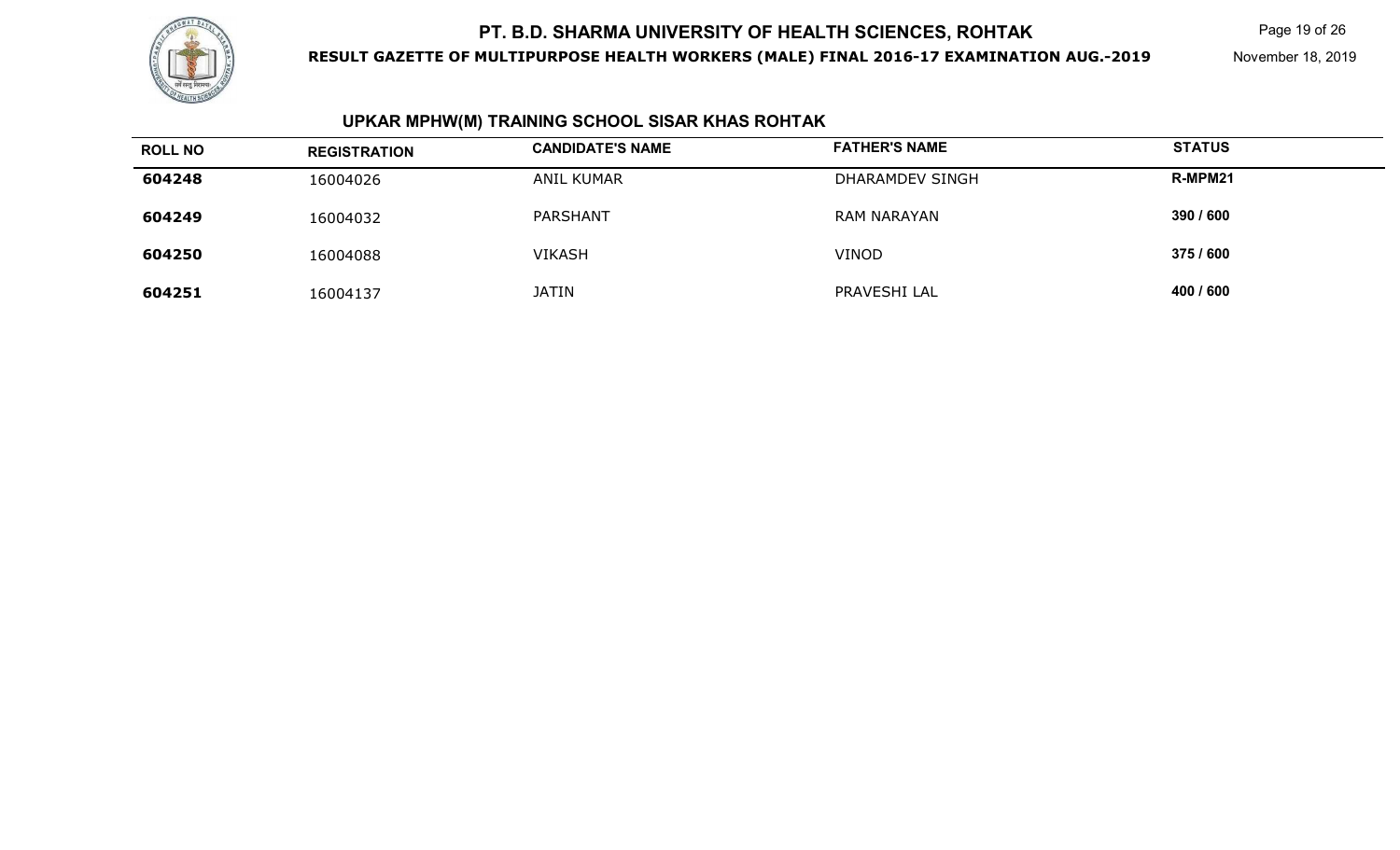

**RESULT GAZETTE OF MULTIPURPOSE HEALTH WORKERS (MALE) FINAL 2016-17 EXAMINATION AUG.-2019**

Page 20 of 26

November 18, 2019

## **NATIONAL MPHW(M) TRAINING SCHOOL BEHBALPUR,HISAR**

| <b>ROLL NO</b> | <b>REGISTRATION</b> | <b>CANDIDATE'S NAME</b> | <b>FATHER'S NAME</b> | <b>STATUS</b> |
|----------------|---------------------|-------------------------|----------------------|---------------|
| 604301         | 16001391            | <b>PANKAJ</b>           | <b>RAN SINGH</b>     | 400 / 600     |
| 604302         | 16001392            | <b>RAHUL KUMAR</b>      | <b>SUKHBIR SINGH</b> | 389 / 600     |
| 604303         | 16001405            | AJIT SINGH              | <b>MAHABIR SINGH</b> | R-MPM21       |
| 604304         | 16003912            | RAMRATAN                | <b>RAM SINGH</b>     | R-MPM21       |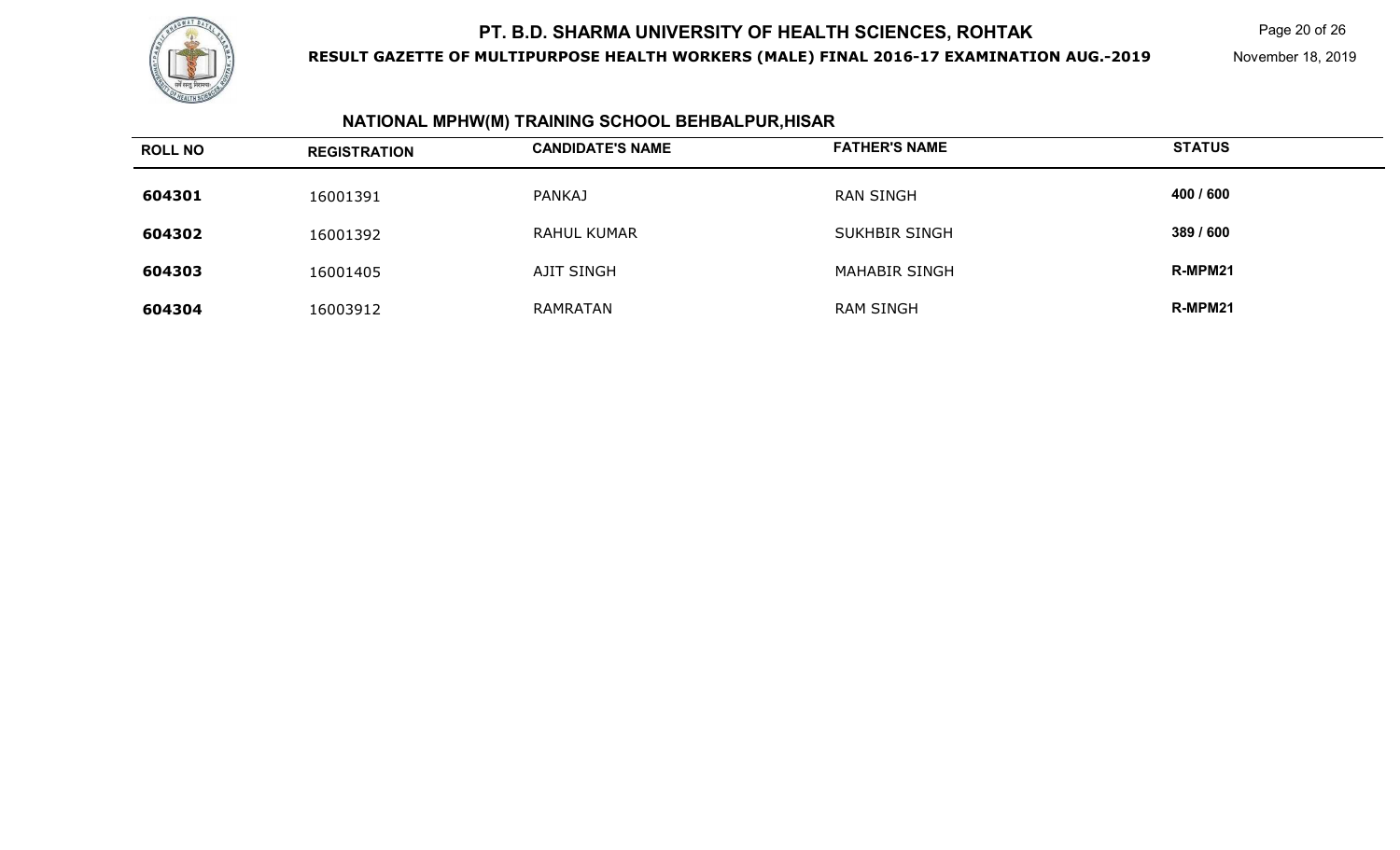

**RESULT GAZETTE OF MULTIPURPOSE HEALTH WORKERS (MALE) FINAL 2016-17 EXAMINATION AUG.-2019**

Page 21 of 26

November 18, 2019

# **ARYA BHATT MPHW (M) TRAINING SCHOOL FATEHABAD**

| <b>ROLL NO</b> | <b>REGISTRATION</b> | <b>CANDIDATE'S NAME</b> | <b>FATHER'S NAME</b> | <b>STATUS</b> |
|----------------|---------------------|-------------------------|----------------------|---------------|
| 604361         | 16002069            | <b>SUNIL</b>            | <b>RAVI SINGH</b>    | R-MPM23       |
| 604362         | 16002103            | <b>SATISH KUMAR</b>     | <b>KASHMIR SINGH</b> | 420 / 600     |
| 604363         | 16002117            | <b>BALRAM</b>           | <b>RAM KUMAR</b>     | 410 / 600     |
| 604364         | 16002225            | <b>ANKUR</b>            | <b>BIJENDER</b>      | 403 / 600     |
| 604365         | 16002358            | <b>SATISH KUMAR</b>     | <b>JOGI RAM</b>      | 402 / 600     |
| 604366         | 16002990            | <b>RAM PHAL</b>         | <b>JAGAR SINGH</b>   | R-MPM21       |
| 604367         | 16003145            | RAMBIR                  | <b>DHARAMBIR</b>     | 388 / 600     |
| 604368         | 16003149            | <b>ISHWAR CHAND</b>     | SIRIA RAM            | 390 / 600     |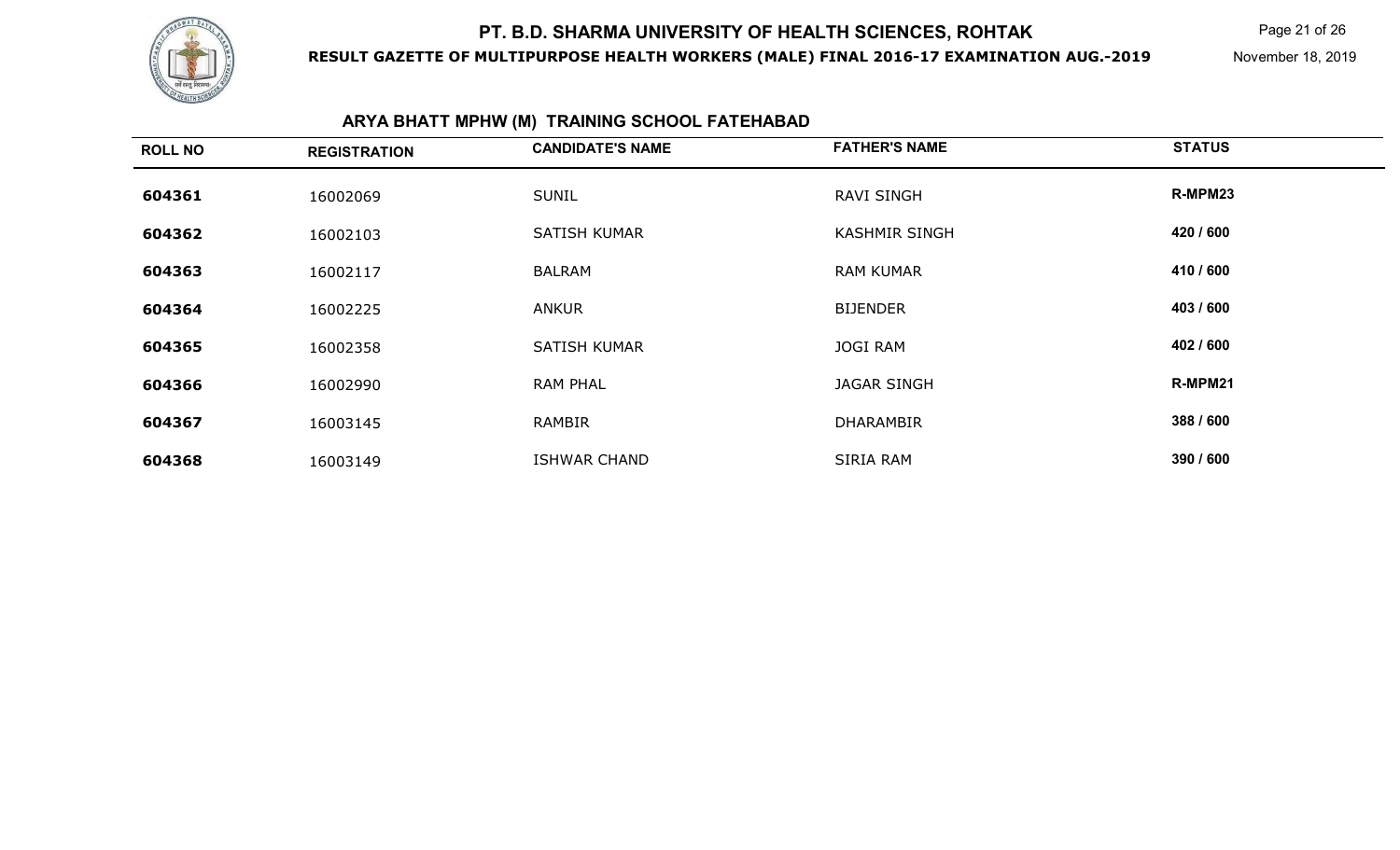

**RESULT GAZETTE OF MULTIPURPOSE HEALTH WORKERS (MALE) FINAL 2016-17 EXAMINATION AUG.-2019**

Page 22 of 26

November 18, 2019

## **BDM MPHW(M) TRAINING SCHOOL CHHUCHHAKWAS, JHAJJAR**

| <b>ROLL NO</b> | <b>REGISTRATION</b> | <b>CANDIDATE'S NAME</b> | <b>FATHER'S NAME</b> | <b>STATUS</b> |
|----------------|---------------------|-------------------------|----------------------|---------------|
| 604421         | 16004684            | PRAVEEN KUMAR           | JAIVIR SINGH         | 435 / 600     |
| 604422         | 16004918            | <b>JAIPARKASH</b>       | <b>SURESH KUMAR</b>  | 439 / 600     |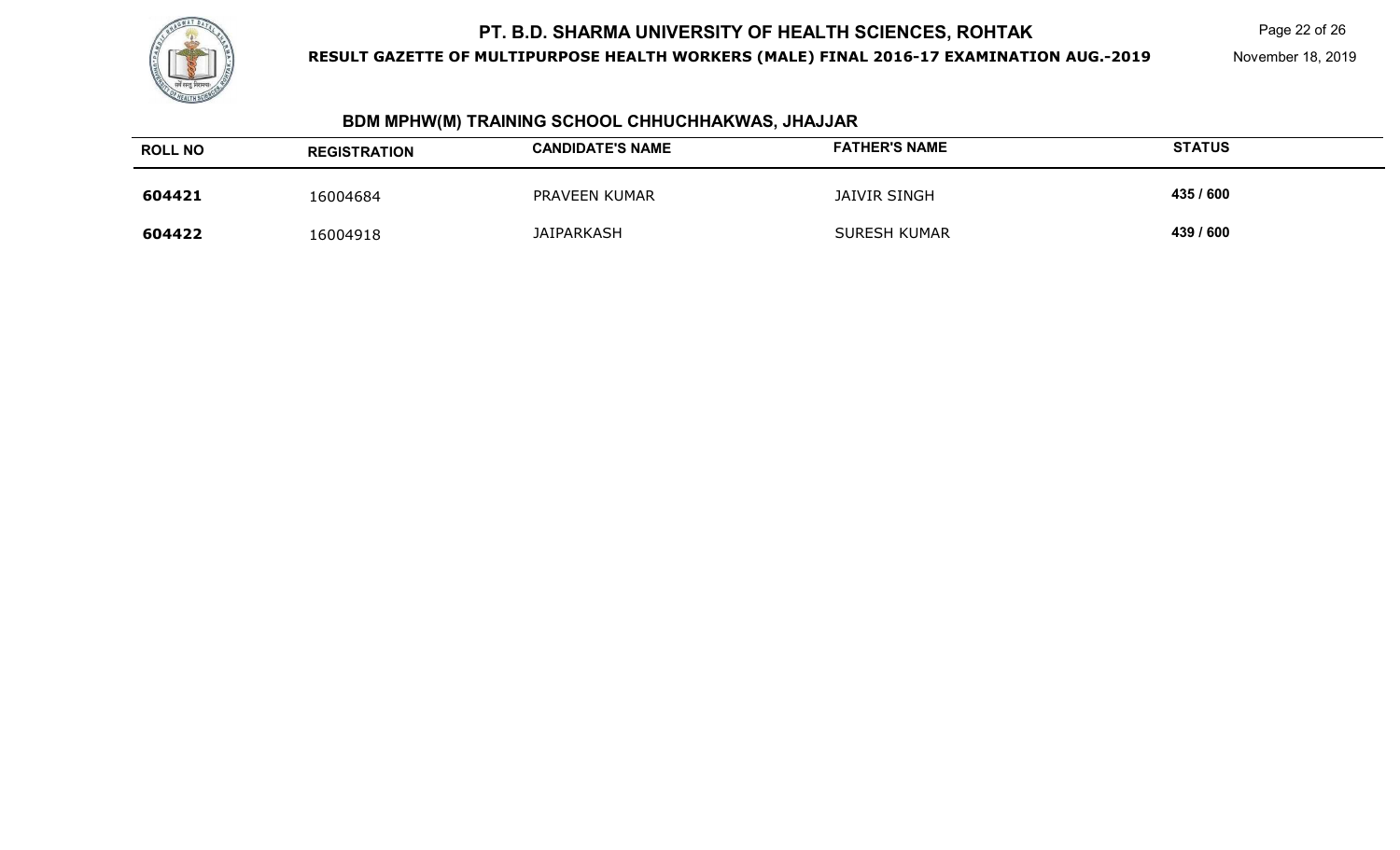

**RESULT GAZETTE OF MULTIPURPOSE HEALTH WORKERS (MALE) FINAL 2016-17 EXAMINATION AUG.-2019**

Page 23 of 26

November 18, 2019

#### **SARASWATI MPHW(M) TRAINING SCHOOL ASALWAS DUBIA,BHIWANI**

| <b>ROLL NO</b> | <b>REGISTRATION</b> | <b>CANDIDATE'S NAME</b> | <b>FATHER'S NAME</b> | <b>STATUS</b> |
|----------------|---------------------|-------------------------|----------------------|---------------|
| 604481         | 16004200            | <b>VIKASH</b>           | <b>JOGENDER</b>      | <b>FAIL</b>   |
| 604482         | 16004201            | RAVI                    | ANIL SIWACH          | 385 / 600     |
| 604483         | 16004202            | <b>MAN MOHAN</b>        | OM KUMAR             | 393 / 600     |
| 604484         | 16004203            | <b>JOGINDER SINGH</b>   | SHER SINGH           | 396 / 600     |
| 604485         | 16004205            | <b>BAYANT SINGH</b>     | <b>SUKHBIR SINGH</b> | 388 / 600     |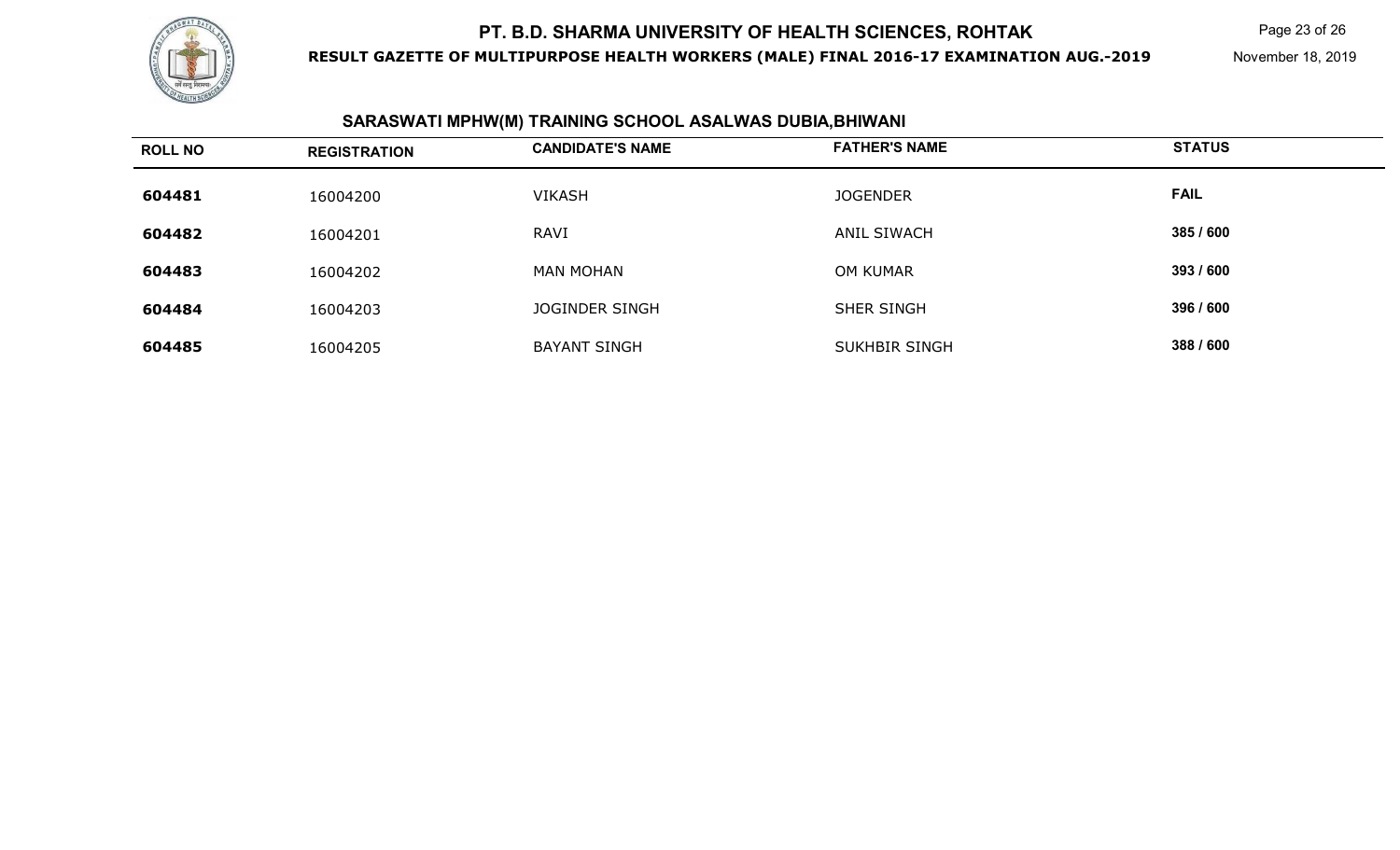

**RESULT GAZETTE OF MULTIPURPOSE HEALTH WORKERS (MALE) FINAL 2016-17 EXAMINATION AUG.-2019**

Page 24 of 26

November 18, 2019

| <b>ROLL NO</b> | <b>REGISTRATION</b> | <b>CANDIDATE'S NAME</b> | <b>FATHER'S NAME</b> | <b>STATUS</b> |
|----------------|---------------------|-------------------------|----------------------|---------------|
| 604541         | 170072              | <b>AJAY KUMAR</b>       | <b>JASRAM</b>        | <b>FAIL</b>   |
| 604542         | 170072              | <b>ASLAM KHAN</b>       | AAS MOHAMMAD         | 384 / 600     |
| 604543         | 170072              | MOHD ANISH KHAN         | NIYAZ MOHAMMAD       | 405 / 600     |
| 604544         | 170072              | <b>MOHIT</b>            | <b>RANBIR</b>        | 410 / 600     |
| 604545         | 170072              | <b>NAVEEN KUMAR</b>     | <b>JAMANA DAS</b>    | <b>FAIL</b>   |
| 604546         | 170072              | <b>PARVEEN</b>          | <b>RAJPAL</b>        | 397 / 600     |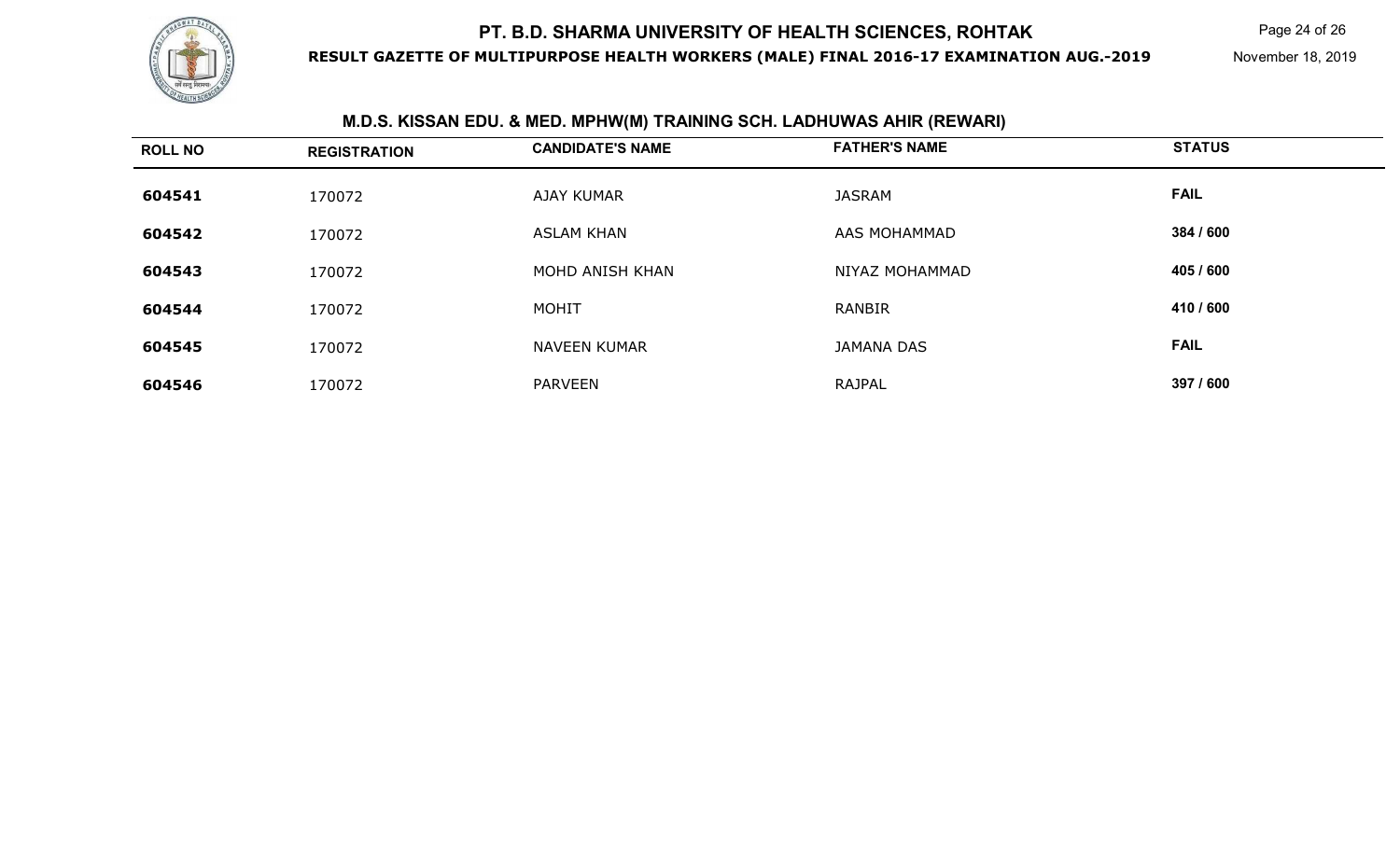

**RESULT GAZETTE OF MULTIPURPOSE HEALTH WORKERS (MALE) FINAL 2016-17 EXAMINATION AUG.-2019**

Page 25 of 26

November 18, 2019

## **MAHARISHI DAYANAND MPHW(M) TRAINING SCHOOL CHAUDHARYWAS,HISAR**

| <b>ROLL NO</b> | <b>REGISTRATION</b> | <b>CANDIDATE'S NAME</b>  | <b>FATHER'S NAME</b> | <b>STATUS</b> |
|----------------|---------------------|--------------------------|----------------------|---------------|
| 604601         | 16004091            | SINGH<br><b>DASHRATH</b> | <b>BALU RAM</b>      | 409 / 600     |